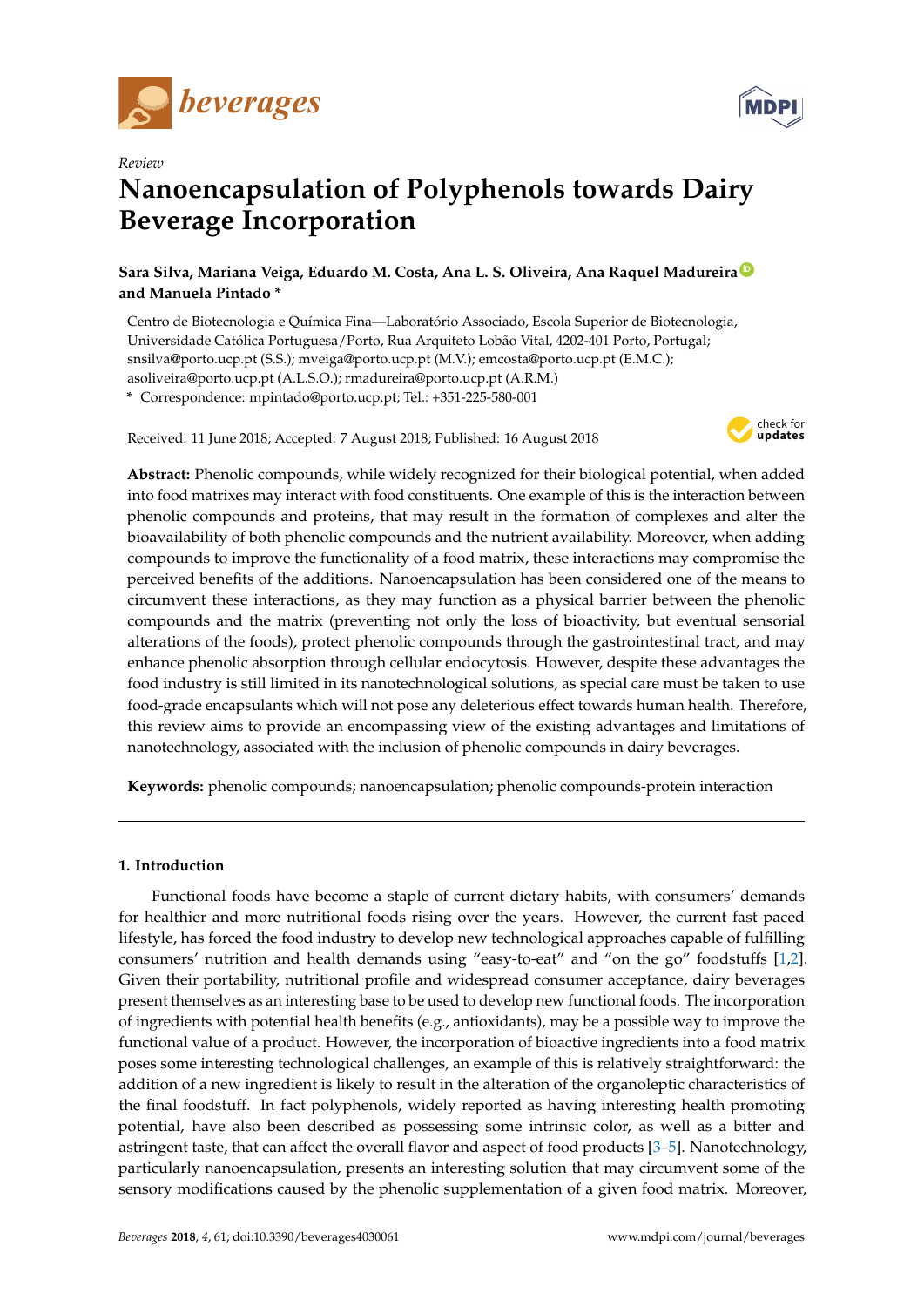nanoencapsulation also brings other potential benefits. As phenolic compounds can interact with some food matrix components, this interaction can be attenuated through their nanoencapsulation. A well described example of this are phenolic–protein interactions that can result not only in a potential loss of functionality of both polyphenols and proteins, but also in a reduction of their bioavailability, with a subsequent reduction of the nutritional value of the foodstuff [\[6\]](#page-9-4). From a technological standpoint, the incorporation of phenolic compounds into foods may also present some advantages that derive from their antioxidant and antimicrobial activities (e.g., longer shelf-life and stronger resistance to contaminations), potential benefits that may also be compromised by the interaction of phenolics with food matrix components, and potentially circumvented by nanoencapsulation [\[7](#page-9-5)[–9\]](#page-9-6). Considering the above arguments the present review aims to provide some insights into the methodologies that can be used to nanoencapsulate phenolic compounds, while contextualizing their potential application in dairy beverages.

## **2. Materials and Methods**

The literature review that served as a base for the current review was compiled using Google Scholar and ScienceDirect databases, and the search was conducted using terms such as: bioactive properties of phenolic compounds, bioavailability of phenolic compounds, nanoencapsulation techniques, nanoencapsulation of phenolic compounds, phenolic–protein interaction, phenolic compounds dairy matrix, safety concerns nanoparticles, and safety concerns phenolic compounds.

#### **3. Results and Discussion**

### *3.1. Phenolic Compounds and Health*

Diet has long been associated with positive or negative impacts upon health and wellbeing, with foodstuffs of plant origin being strongly associated with a healthier status. Most importantly, the potential benefits of their consumption have been frequently associated with the phenolic compounds present, which have long been recognized as exerting a positive influence upon human health. Polyphenols have long been studied as one of the most likely class of compounds, present in whole plant foods, which can affect physiological processes that may grant some protection against chronic diet-associated diseases. There are numerous researches which have reported the potential health benefits of these compounds, including several epidemiological studies, thus giving strength to this connection [\[10–](#page-9-7)[15\]](#page-10-0).

One of the properties most commonly associated with phenolics is antioxidant activity, as the position of the hydroxyl group bound to the aromatic ring are efficient electron donners. Moreover, phenol groups can also accept electrons resulting in the formation of relatively stable phenoxyl radicals. Consequently, this allows for the disruption of chain oxidation reactions that can be detrimental in biological systems. When in foods, they can help limit the oxidative damage of the matrix itself (allowing for longer shelf life), or after ingestion, be absorbed by the body and act as local antioxidants. For instance, anthocyanins (water soluble flavonoid pigments that are abundant in red and purple fruits) have been described as capable of protecting liver and red blood cells against in vitro and in vivo oxidative damage, and several phenolic rich extracts have been associated with the reduction of plasmatic antioxidant levels and oxidation stress markers. There are evidences that the beneficial effects attributed to dietary polyphenols depend on their biotransformation by the gut microbiota [\[16](#page-10-1)[–23\]](#page-10-2). Phenolic compounds have also been associated to the prevention of neurodegenerative diseases (e.g., Parkinson and Alzheimer), as well as with the amelioration and/or prevention of other neurological pathologies such as memory loss, posttraumatic stress disorder (PTSD), and ischemic brain damage. Furthermore, several epidemiological studies have also linked phenolic compound's ingestion to a reduction of the risk for developing diabetes, cancer, cardiovascular, and inflammatory diseases [\[15](#page-10-0)[,19](#page-10-3)[,24–](#page-10-4)[30\]](#page-11-0).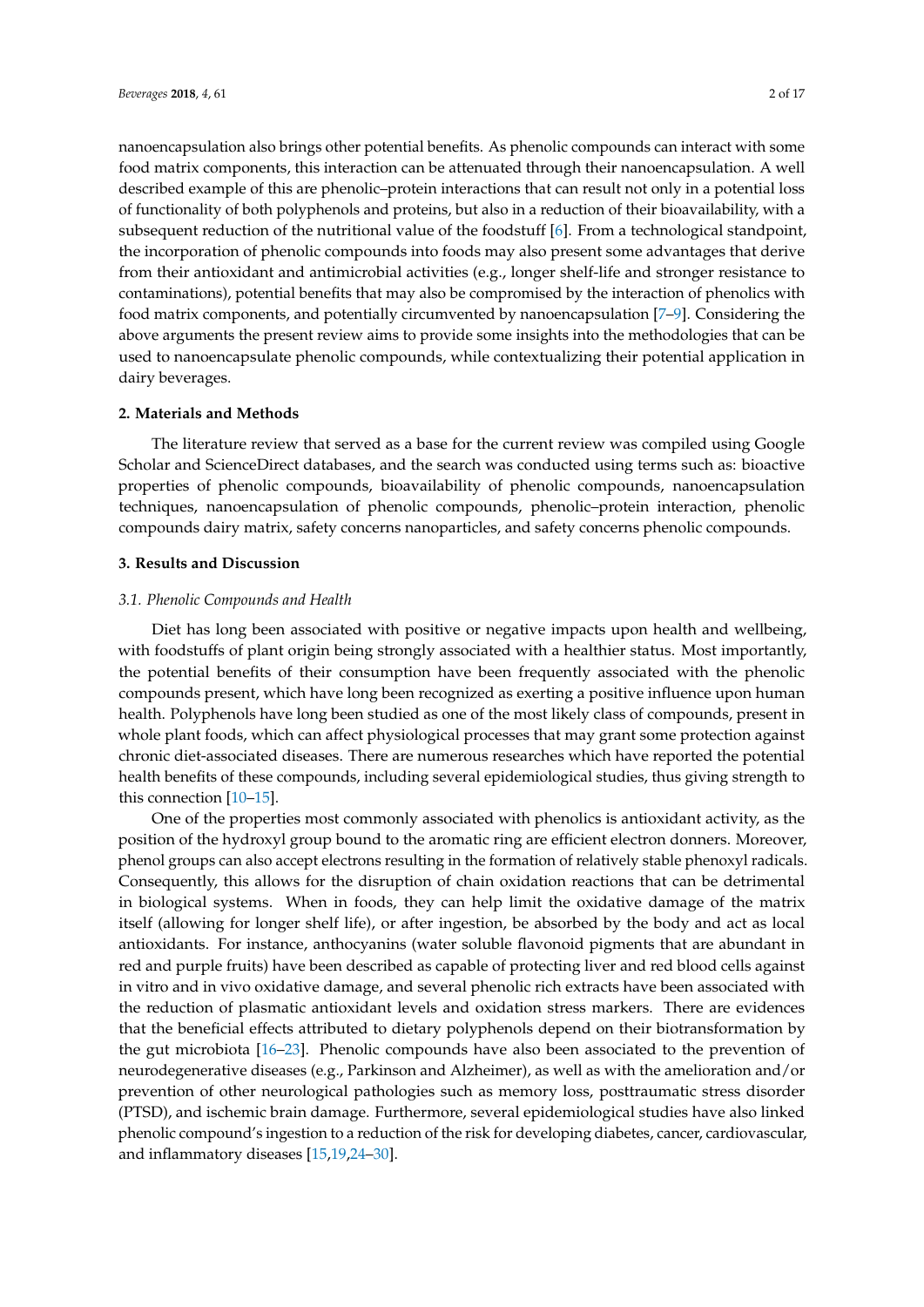It has been described that the use of phenolic compounds as ingredients can enhance the technological and nutritional properties of food, thus increasing the functionality of food products. Furthermore, non-extractable polyphenols, which are not released from the food matrix and therefore manage to reach the colon nearly intact, have been shown to exhibit health promoting properties as well, namely in relation to gastrointestinal health. The gut microbiota is responsible for converting these compounds in small size phenolics, which are better absorbed and persist in the blood for more than 48 h, showcasing antioxidant and anti-inflammatory activity. Recent studies have shown that the intake of polyphenol extracts helps to modulate the human gut microbiota, increasing the abundance of *Bifidobacteria* and *Lactobacilli* and diminishing the presence of *Clostridium histolyticum*, which considering that the latter has been associated with inflammatory bowel disease, contributes to a healthier profile of the gut. Moreover, different studies have shown that phenolics can alter the *Bacteroides*/*Firmicutes* balance, with *Firmicutes* being more predominant in people who suffer from obesity and *Bacteroides* being reported as significantly contributing to the reduction of blood pressure and high-density lipoprotein cholesterol [\[21](#page-10-5)[,31–](#page-11-1)[37\]](#page-11-2).

#### *3.2. Phenolic Compounds and Food Matrixes*

The supplementation of a foodstuff with polyphenols presents an interesting means through which functionality may be added into a food product. However, as mentioned previously, the incorporation of these compounds into complex food matrixes may result in a series of interactions with several different constituents. When considering complex protein rich matrixes like dairy products and dairy beverages, this problem gains particular relevance given the high affinity between polyphenols and proteins, resulting in interactions that may alter not only the sensory profile of the dairy products, but also the (phyto)nutrient bioavailability [\[38](#page-11-3)[–41\]](#page-11-4). An example of these effects, results from the interaction of caseins and whey proteins with vanillin, which has been reported to result in a reduction of vanillin's flavor [\[41\]](#page-11-4).

In general, protein–phenolic interactions are one of the best characterized interactions in literature, with both covalent and non-covalent interactions having been the subject of several revision papers [\[38,](#page-11-3)[42](#page-11-5)[–45\]](#page-11-6). Interactions between flavonoids and proteins are frequently non-specific (except when concerning enzymatic interactions) and can therefore be altered by the food matrixes composition and the presence of other, non-protein compounds. These alterations lead to conformational changes and the modification of the proteins' structure [\[46–](#page-11-7)[48\]](#page-11-8). An example of these alterations has been reported by Aberkane, et al. [\[49\]](#page-11-9) for complex systems such as β-lactoglobulin-gum and acacia-quercetin. These authors reported that β-lactoglobulin lost some β-sheets as the result of an increase in exposure of the protein's hydrophobic pockets. Overall, phenolic–protein interactions frequently result in the formation of complexes that result in aggregates, and eventually the precipitation of both proteins and flavonoids [\[48\]](#page-11-8). London forces and hydrogen bonds have also been reported to play a role in phenolic–protein interactions, in fact, Papadopoulou, et al. [\[50\]](#page-11-10) reported that quercetin and rutin bind to bovin serum albumin more strongly than (−)-epicatechin or (+)-catechin (regardless of the hydrophilic rutinose group), as the non-polar groups of quercetin and rutin are easier to polarize than those of catechin and epicatechin. It is likely that London forces played an important role in the results reported by these authors.

## Phenolics and Dairy Products

Dairy beverages have been widely described as being associated with bone health, as well as a reduction in the risk of suffering stroke, metabolic syndrome, and some cancers. Moreover, their protein-rich composition makes them an interesting, nutritious alternative to be used as a part of a healthy diet throughout the day [\[51\]](#page-11-11). In the past, several studies indicated that the incorporation of polyphenols into dairy matrices was not feasible given the occurrence of interactions between dairy proteins [\[52,](#page-11-12)[53\]](#page-12-0). In vivo tests showed that the ingestion of milk fortified with epicathechin led to differences in metabolite excretion profiles; furthermore, the ingestion of blueberries in association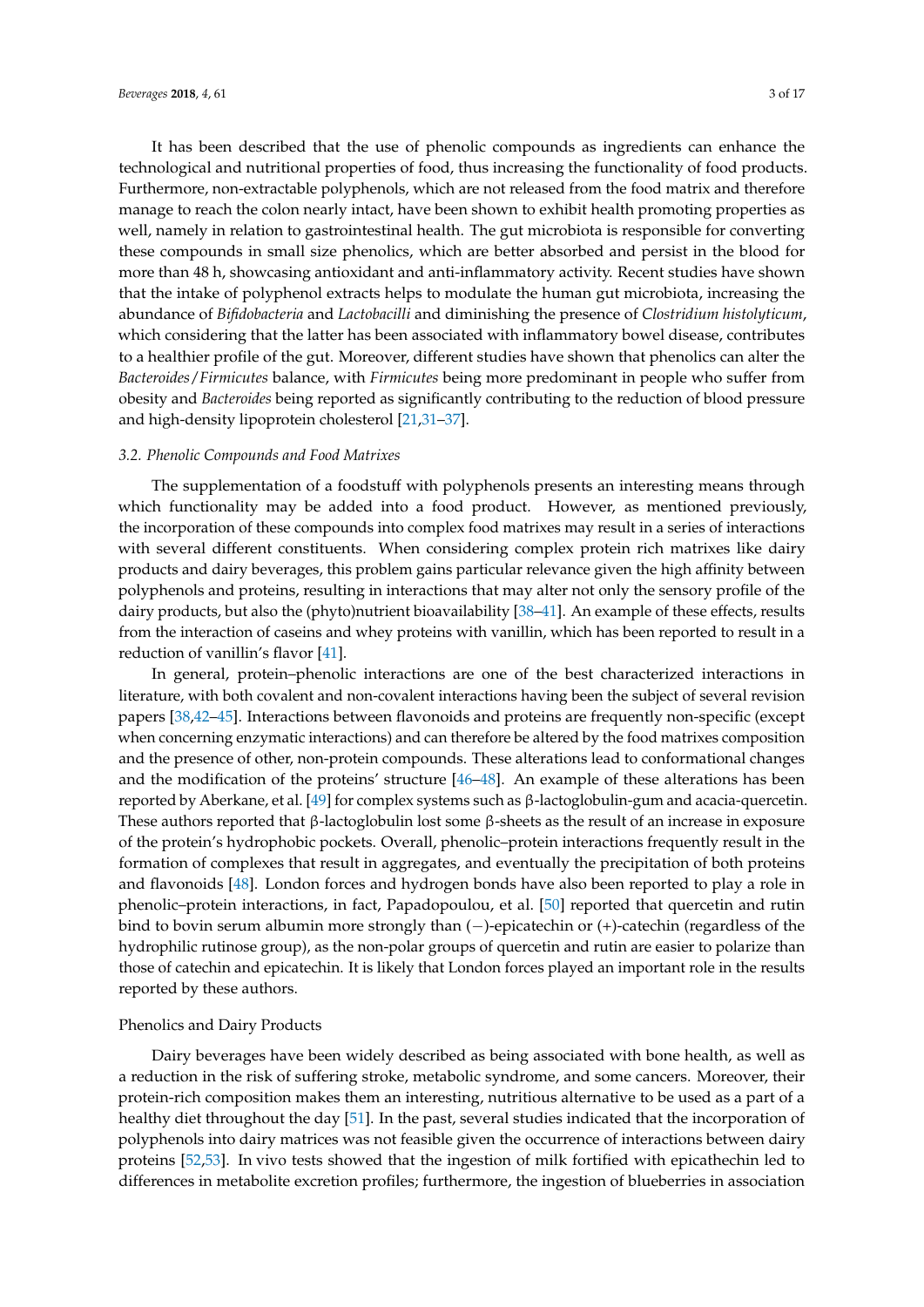with milk impairs the in vivo antioxidant properties of blueberries and reduces the absorption of caffeic and ferrulic acids [\[54,](#page-12-1)[55\]](#page-12-2). Arts, Haenen, Wilms, Beetstra, Heijnen, Voss, and Bast [\[53\]](#page-12-0) have shown that the antioxidant activity of several components of green and black teas, such as epigallocathein and gallic acid with  $\alpha$ - and  $\beta$ -casein or albumin was not cumulative, but it appeared masked by an interaction and depended on the protein or flavonoid studied. Thus, the addition of milk to black tea, may result in the formation of protein–polyphenols complexes, which decrease the bioavailability of polyphenols [\[52](#page-11-12)[,53\]](#page-12-0). Moreover, these interactions of cathechins were suggested to occur with proline rich proteins (e.g., caseins), and also with milk fat [\[56\]](#page-12-3).

In chemical terms, plant phenolics can interact covalently or non-covalently with proteins; both ways can lead to the precipitation of proteins via either multisite interactions (several phenolics bound to one protein molecule), or multidentate interactions (one phenolic bond to several protein sites or protein molecules) [\[57\]](#page-12-4). Non-covalent interactions between phenolics and proteins have been suggested to be created by hydrophobic and van der Walls association, which may be subsequently stabilized by hydrogen bonding. These interactions are reversible and alter the solution properties of proteins, while covalent interactions permanently modify the structure of a protein. Furthermore, reversible associations may or may not result in protein precipitation, depending on factors such as ionic composition of solution and pH. Protein precipitation that occurs at low ratios of protein to polyphenolic, which may be reversed as the ratio increases [\[40\]](#page-11-13). Moreover, from a dairy perspective, tannins, procyanidins, phenolic acids, and flavonoids have been reported as resulting in the modification of dairy globular proteins resulting in the alteration of some of their physical properties, and even their precipitation [\[39](#page-11-14)[,58–](#page-12-5)[61\]](#page-12-6). As discussed previously, protein–phenol interactions are likely to modify bioavailability of both proteins and phenols [\[62\]](#page-12-7). As the bioavailability and nutraceutical effects of many phenolic compounds are modified in the presence of proteins, it is of fundamental importance to understand the nature of the protein–phenolic interaction in dairy products to obtain the maximum benefit of these phenolic compounds [\[63\]](#page-12-8).

Hence, a recent work of our research center studied the interactions of rosmarinic acid with dairy proteins [\[64](#page-12-9)[,65\]](#page-12-10). Rosmarinic acid is a natural polyphenol carboxylic acid, a tannin, and an ester of caffeic acid with 3,4-dihydroxyphenyllactic acid and appears in higher amounts in families such as *Boraginaceae* and *Lamiaceae*, but in the latter, it is restricted to a subfamily, the *Nepetoideae*. It has been identified as one of the active components of several medicinal plants (e.g., *Salvia officinalis*), with several potential biological properties associated therewith, such as antioxidant, anti-mutagenic, anti-bacterial, and anti-viral capabilities. Their inclusion in any food, such as dairy matrices can contribute to an increase of the nutritional and health benefits value. Hence, the research performed, was made to study the interactions between rosmarinic acid (RA) and bovine milk whey proteins (i.e., α-Lactoalbumin, β-Lactoglobulin and Lactoferrin) and caseins (α-s1-casein, β-casein and κ-casein). Radical quenching assay (e.g., ABTS), optical density, liquid chromatography (e.g., HPLC or FPLC), dynamic light scattering and zeta-potential, Fourier transform infrared spectroscopy, and differential scanning calorimetry were used for the screening of the interactions at 0, 3, and 24 h of storage at 4 ◦C. Interactions were assessed both at neutral pH of the complexes in water and acidic pH 3 and 4.5. Results showed the occurrence of non-covalent interactions between RA and whey proteins and caseins, such as hydrophobic, hydrogen bonding, and dipole–dipole type. Radical quenching activity of RA decreased in the presence of milk proteins, yet at the initial time especially in the case of α-Lactoalbumin, α-s1-casein and β-casein, meaning that amount of free polyphenol diminished. Complex dimension was different depending on pH, and on primary and secondary structure of proteins. Interactions showed to be favored at the lowest pH, and reversible in all the cases; nonetheless, complexes RA–proteins were more stable than proteins alone.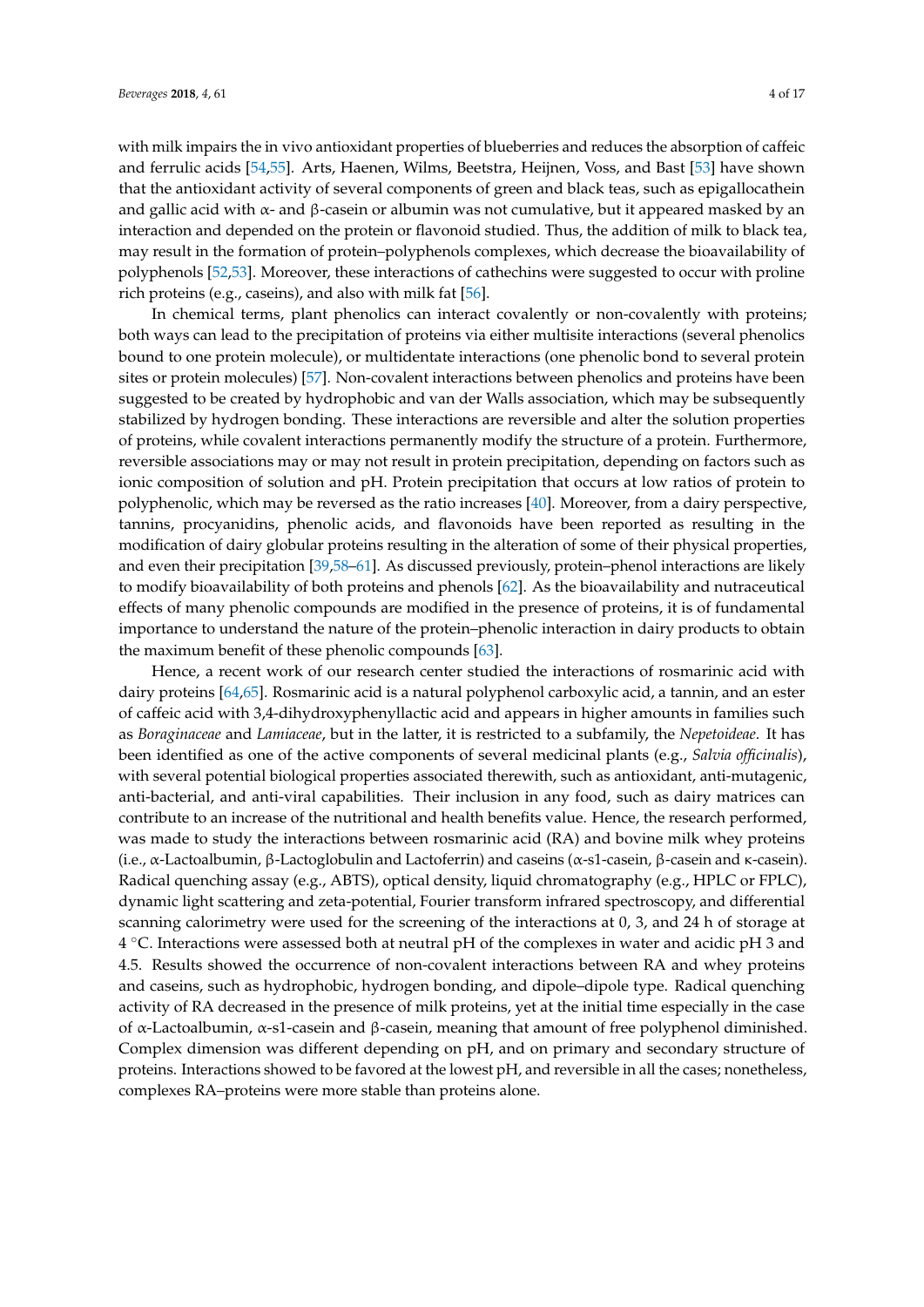## *3.3. Nanoencapsulation*

While several reasons can be found to justify the importance of encapsulating polyphenolic compounds, they can be split into two major groups, one that is due to technological aspects of their incorporation into a matrix and another that is linked to their biological properties.

As discussed previously, the inclusion of polyphenols into a matrix may pose some difficulties, not only because of their interactions with the food matrix, but also because the incorporation itself may not be a straight forward process or lead to organoleptic changes. An example of this is the difficulty in incorporating compounds with a relatively low water solubility, like essential oils or resveratrol; a limitation that proved to be effectively overcome through their incorporation into cyclodextrin based nanoparticles [\[66–](#page-12-11)[69\]](#page-12-12). From an organoleptic standpoint, the encapsulation of polyphenols may contribute to improve the characteristics of the product (for essential oils the nanoencapsulation process results in a reduction of their volatility which will prolong their aromatic properties), but may also mask any negative impact the compounds themselves may have (e.g., hide the astringency of the compounds) [\[66](#page-12-11)[,70](#page-12-13)[,71\]](#page-12-14).

On a different perspective, the eventual biological potential of polyphenolic compounds is intrinsically linked with their bioavailability. This means that it is dependent on their stability both in the food products and through the gastrointestinal tract, as well as their absorption through the gut epithelium [\[72\]](#page-12-15). Nanoparticles have been known to aid in all these aspects. They act as barriers protecting the encapsulated polyphenols from the environment of the different digestive compartments and may enhance absorption by endocytosis or through specific targeting [\[73](#page-12-16)[–77\]](#page-13-0). Resveratrol, for example, is a polyphenolic compound that has a reduced bioavailability, not only due to its sensitivity to the digestive process, but also because of its low cellular absorption. Moreover, to benefit from resveratrol's potential benefits, an average person must absorb around 50 mg, so the final plasmatic concentration is ca. 10 mg per liter of blood [\[78–](#page-13-1)[80\]](#page-13-2). Considering this, several authors have reported that the nanoencapsulation of resveratrol is an important factor to not only to improve cell uptake, but also because it facilitates its absorption and protects it from degradation during its passage through the gastrointestinal tract [\[67](#page-12-17)[,80](#page-13-2)[–84\]](#page-13-3).

#### 3.3.1. Nanoencapsulation Techniques

Several of the physicochemical properties of a nanoparticle (such as size, surface area, shape, solubility, polydispersity, or encapsulation efficiency), will vary with the encapsulation technique employed to produce them. A top-down approach, e.g., emulsification (with or without solvent evaporation) or drying, implies the use of precise tools to control the size reduction and shape of the nanomaterial, or a bottom-up approach where some self-assembly/organization of the particles occurs, e.g., supercritical fluid technique, nanoprecipitation, inclusion complexation, and coacervation. All of these techniques have been reported as being capable of encapsulating phenolic compounds [\[85–](#page-13-4)[92\]](#page-13-5).

Emulsion is a technique used to encapsulate both lipophilic (oil in water emulsion) and the more common hydrophilic (water in oil emulsion) polyphenols, which results in a colloidal mixture of nanoparticles (i.e., nanoemulsion) that is relatively stable; and has a low viscosity and appears transparent to the naked eye. The nanoemulsions are typically produced by mixing two immiscible liquids, which are then dispersed to yield nanoparticles populations with relatively low size distributions [\[93–](#page-13-6)[95\]](#page-13-7). Kunieda et al. [\[96\]](#page-13-8) reported that a methodology that supplies the energy in the shortest time and most constant manner, yields the smallest nanoparticles and smaller size intervals, though the dispersion itself may be carried out using an array of different means, like microfluidisation (high pressure; up to 20,000 psi) or ultrasonication [\[95,](#page-13-7)[97\]](#page-14-0). A variation of this technique pairs it with solvent evaporation (emulsification-solvent evaporation). This implies the emulsification of a polymer (e.g., ethyl cellulose or polylactic acid) into the aqueous phase, followed by induction of the polymer's precipitation through the evaporation of its solvent. The size of the resulting particles can be adjusted through the control of the stir rate, temperature, type/amount of dispersing agents, and the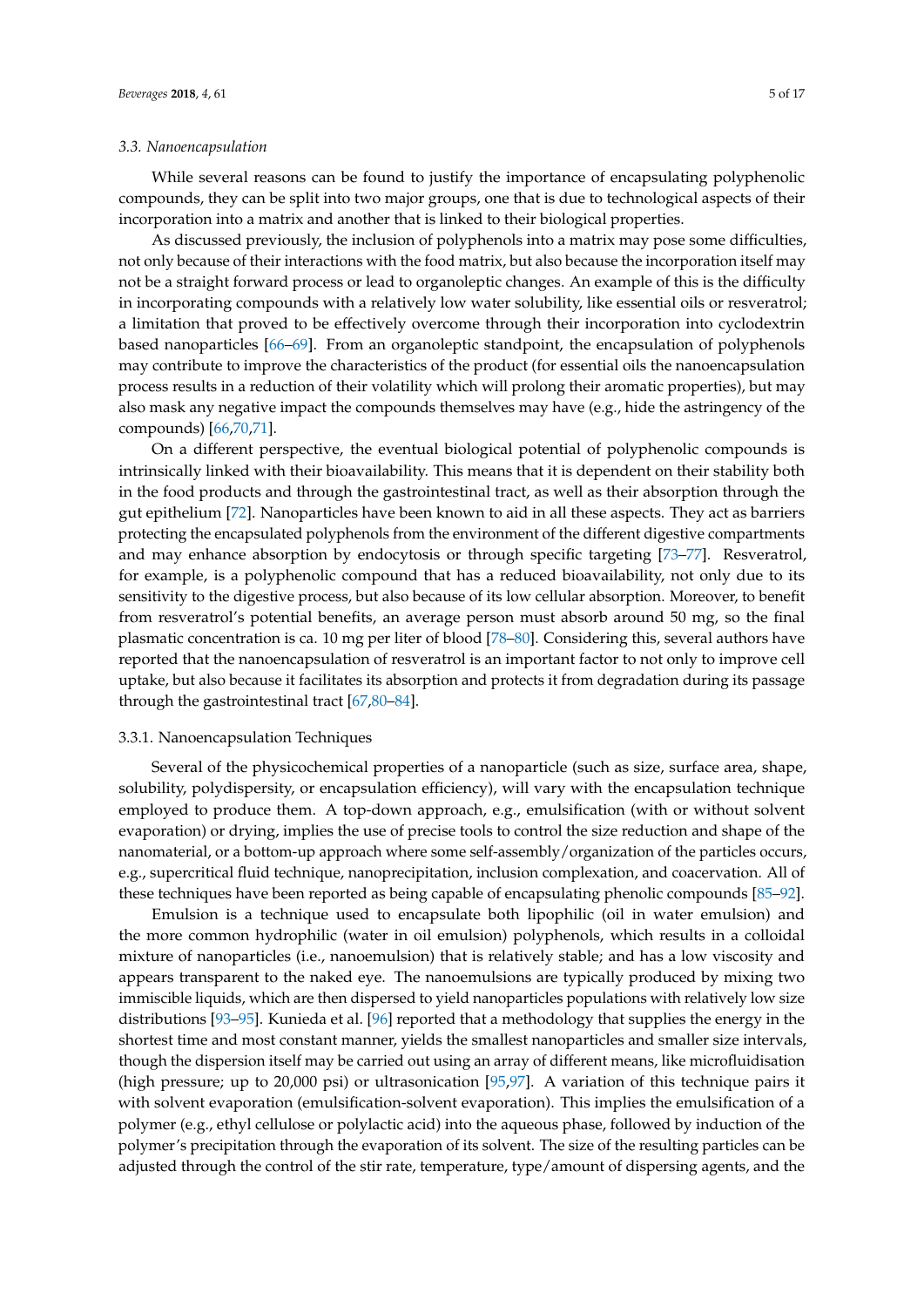overall viscosity of the phases with Zambaux et al. [\[98\]](#page-14-1) reporting that, to attain small particles sizes, ultrasonication or high stirring velocities may be required [\[95](#page-13-7)[,98,](#page-14-1)[99\]](#page-14-2).

Supercritical fluids, liquids or gases at the vapor–liquid critical point, exhibit properties that are intermediate between liquids and gases (e.g., low viscosity, low density, or high solvating power), which in turn, can be used to nanoencapsulate compounds using an array of different techniques [\[78,](#page-13-1)[100\]](#page-14-3). Supercritical antisolvent precipitation is one of the most commonly employed methods. It is based on the dissolution of a liquid solution (containing the polyphenolic) in a supercritical fluid (miscible with the liquid solution, but unable to dissolve the polyphenolic), which results in the expansion of the liquid phase and the precipitation of nanoparticles [\[101,](#page-14-4)[102\]](#page-14-5).

The nanoprecipitation method, also known as solvent displacement, is based on the interfacial deposition of a polymer as a result of the displacement of a semi-polar solvent, miscible in water, from a lipophilic solution to a hydrophilic one [\[103\]](#page-14-6). This method allows for the relatively fast production of nanoparticles, with a size ranging from 50 to 300 nm, while requiring a small amount of raw materials and energy [\[104](#page-14-7)[–107\]](#page-14-8). However, the traditional approach is not very effective on water soluble compounds like polyphenols [\[108\]](#page-14-9). To circumvent this limitation, a two-step nanoprecipitation method has been developed, where the first step implies the precipitation of the active ingredient by the solvent, which generates nanoparticles that are then dissolved by another solvent, and a second nanoprecipitation is promoted to encapsulate the active ingredient [\[104](#page-14-7)[,109\]](#page-14-10).

Another possibility is the encapsulation of a polyphenol through the establishment of an interaction (hydrogen bonding, van der Walls, or hydrophobic interactions) with a substrate. The most commonly used substrate are cyclodextrins, as their cylinder-shaped structure, hydrophobic interior, and hydrophilic exterior make them particularly interesting to encapsulate less polar polyphenols (like essential oils, quercetin, or resveratrol), while increasing their water solubility with smaller more hydrophobic polyphenols having a higher affinity for the cyclodextrins [\[66](#page-12-11)[–69\]](#page-12-12).

Most of the above-mentioned techniques result in liquid suspensions of nanoparticles which poses some stability limitations, like leakage of the encapsulated ingredients or the aggregation of the nanoparticles. Limitations that may be circumvented if the particles are in a solid state/phase [\[110\]](#page-14-11). Freeze and spray drying are two techniques commonly used to attain dry, more stable nanoparticles. However, the conditions in which the drying occurs are relevant not only for the stabilization of the nanoparticles, but also to minimize the stress induced by the drying process to the nanoparticles [\[110\]](#page-14-11).

## 3.3.2. Common Types of Nanoparticles

In many of the in vitro studies, the amounts of bioactive compounds that exert some potential against some disease, are used in amounts significantly higher than those to which humans are exposed to through the diet or that could be found in the blood. Their content after absorption, as well as their metabolites, determines their bioactivity and potential impact on health. Major barriers for some compounds are their poor water solubility and susceptibility to alkaline conditions, light, oxygen exposure, and heat which also limit their clinical efficacy. Encapsulation has been used to overcome most of the drawbacks and is defined as a process in which tiny particles or droplets of a micro-component are surrounded by another material called wall material/coating/carrier, or are embedded in a homogeneous or heterogeneous matrix resulting in the formation of small capsules [\[111\]](#page-14-12).

Nanoparticles with entrapped nutraceuticals are generated by adding a water-miscible solvent solution of the nutraceutical, and a water-insoluble polymer to water (with or without a surfactant). In this process, the polymer condenses and aggregates, and some of the nutraceutical is trapped inside the polymer. One commonly used polymer is poly(lactic-co-glycolic acid), or PLGA, which is biodegradable and biocompatible and is approved by the US FDA for therapeutic usage [\[112\]](#page-14-13).

Polysaccharides, due to their abundance and wide availability, are frequently used as encapsulation material. Characterized accordingly to their biological origin (plant-starch, cellulose, pectin, and guar gum; animal-chitosan; algal-alginate and carrageenan; microbial-xanthan, dextran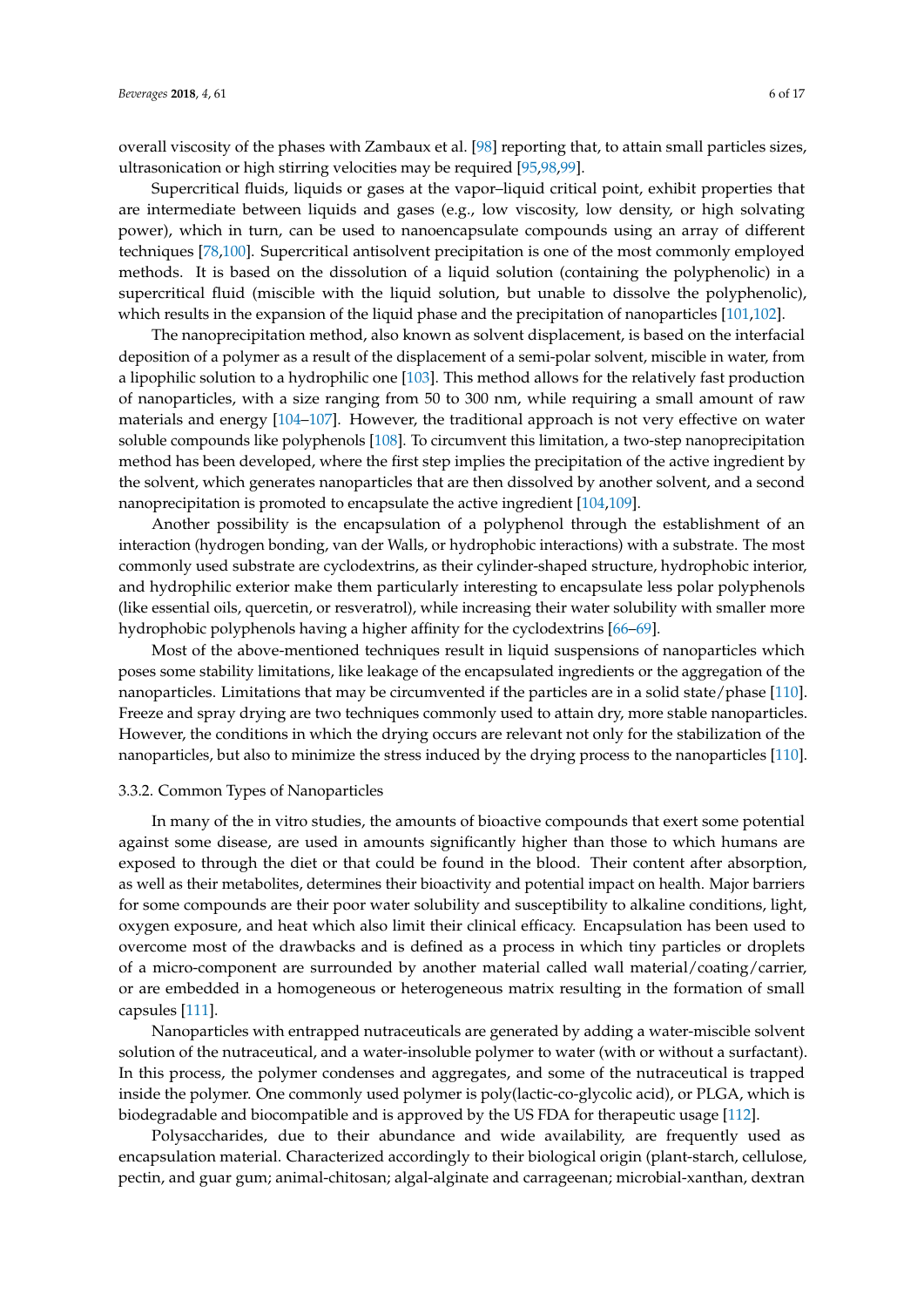and cyclodextrins), they are stable, non-toxic molecules that can be easily modified [\[113\]](#page-14-14). Additionally, they possess technologically relevant properties, such as biodegradability, hydrophilicity, and gel formation capacity, which makes them interesting as materials to be used in targeted drug delivery systems [\[114\]](#page-14-15). Acetylated starch has been used to encapsulate food and flavor ingredients [\[115\]](#page-14-16), with the acetylation process enhancing hydrophobicity, resistance to enzymatic hydrolysis and reducing swelling of the fibers, all attributes which are deemed useful in food delivery systems [\[116\]](#page-14-17). Similarly, native guar gums have been depolymerized using partial hydrolysis (with acids, enzymes, heat induced acid hydrolysis, and other methods) to overcome their natural high viscosity. They can then be included in food delivery systems, such as an alginate matrix, along with a cross linking agent (glutaraldehyde) to overcome their rapid dissolution for targeted nutrients delivery [\[117\]](#page-14-18). Another example is chitosan, a polysaccharide obtained from the deacetylation of chitin, which can be used to produce chitosan-tripolyphosphate (TPP) through an ionic-gelation procedure. These chitosan nanoparticles can be used to control the release profile of bioactives in the intestine, and have been applied in encapsulation of catechins [\[118\]](#page-14-19) and rutin [\[119\]](#page-15-0). However, there are still some drawbacks regarding the usage of carbohydrate-based delivery systems, as a fundamental lack of understanding of the major factors governing the rational design of these systems for particular applications exists. Despite its great potential for future works, knowledge regarding their toxicity, residual solvent analysis, and evaluation of their biological fate during digestion, absorption, and excretion should be pursued [\[113\]](#page-14-14).

Another example of a commonly used nanoparticle system, are Solid lipid nanoparticles (SLNs). These nanoparticles were first introduced in the early 1990s, and can be characterized by their small particle size (50–100 nm) [\[77](#page-13-0)[,120\]](#page-15-1) and lack of toxicity, which makes them important colloidal carriers because they combine advantages, such as physical stability, controlled release, and excellent tolerability, being one of the most currently used systems [\[121](#page-15-2)[,122\]](#page-15-3). The reduction of particle size and the use of non-toxic materials, make these particles important colloidal carriers because they combine advantages such as physical stability, controlled release and excellent tolerability, characteristics that make them one of the most currently used systems [\[121,](#page-15-2)[122\]](#page-15-3). They are obtained through nanoemulsification of lipid matrixes, which contain melting points above room and body temperature [such as triglycerides, mono, di and triglycerides mixtures (witepsol bases), waxes (beewax, cetyl palmitate), hard fats (stearic acid and palmitic acid), or other types of lipids such as paraffin], with common emulsifiers such as poloxamer and 302 polysorbate 20, 60 and 80, lecithin, tyloxapol, sodium cholate, and sodium glycocholate, among others [\[118\]](#page-14-19). Their fabrication can be obtained through different technologies [high shear homogenization, ultrasound, high pressure homogenization (cold homogenization and hot homogenization), solvent emulsification/evaporation, and microemulsion method] [\[123\]](#page-15-4). Some of their main advantages are the possibility of improving the stability of the incorporated compounds; thermal stability; increased oral bioavailability of compounds (particularly lipophilic molecules), e.g., labile drug molecules can be protected from the external environment (during storage); protection from the digestive process (following oral administration); and the scaling up of the formulation technique to industrial production level is feasible at low cost and in a relatively simple way [\[124\]](#page-15-5). On the contrary, several disadvantages are also associated with SLNs dispersions namely, they may contain a high amount of water, drug-loading capacity of SLNs are limited due to the crystalline structure of solid lipid, expulsion of encapsulated drug may take place during storage, drug release profile may change with storage time, polymorphic transitions are possible, and growth is possible during storage [\[125,](#page-15-6)[126\]](#page-15-7). Several drugs (hydrophobic and hydrophilic) have been incorporated in the SLN formulations and in most cases the aim was to improve oral bioavailability, either by increasing gastrointestinal absorption or by bypassing the first-pass metabolism. Hydrophilic drugs can also be incorporated in SLNs, but such procedure is considered to be challenging because of the affinity between the drug and the lipid, and the tendency of partitioning the encapsulated molecules in the water during the production process of nanoparticles [\[123,](#page-15-4)[124,](#page-15-5)[127\]](#page-15-8).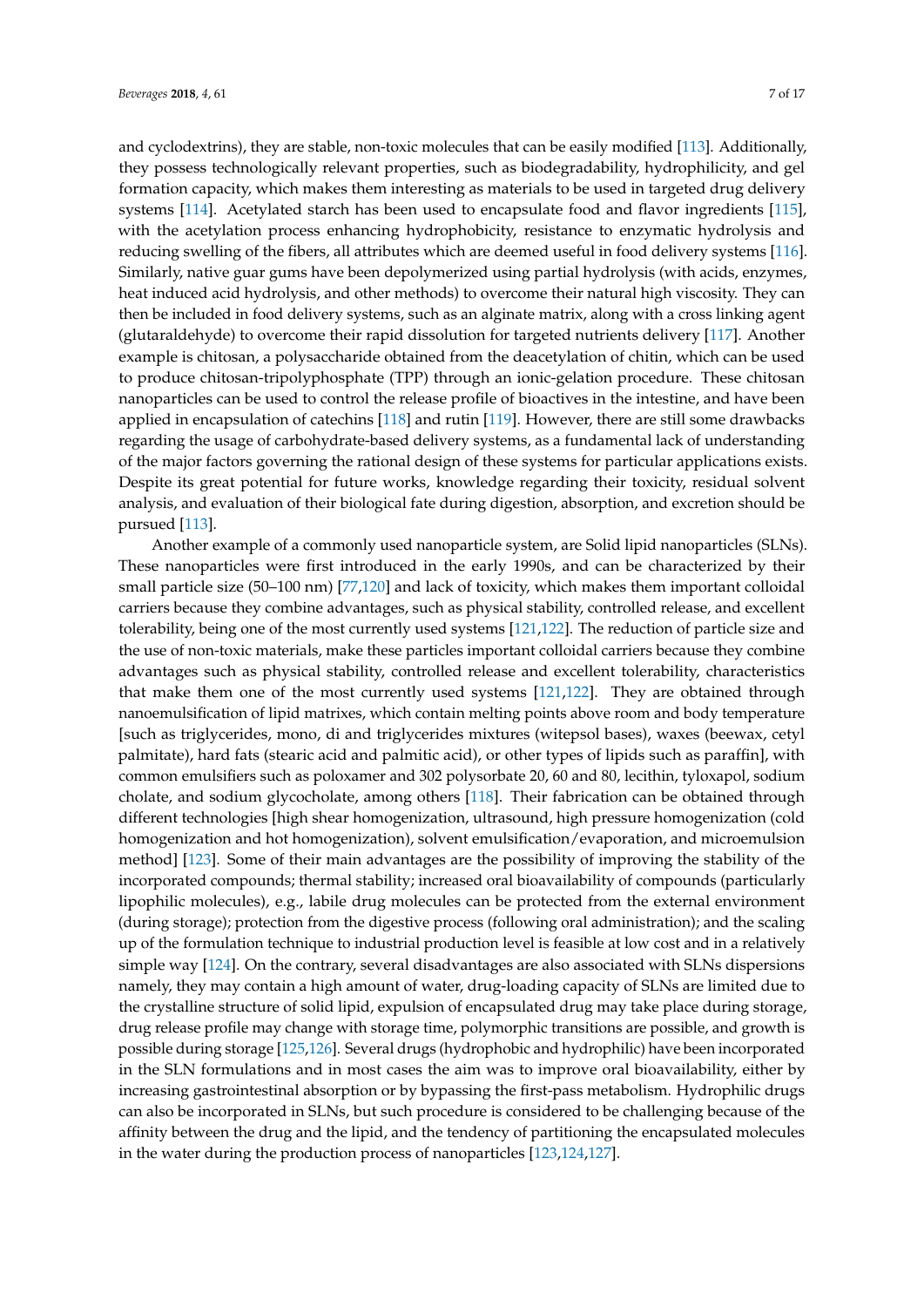The application of nanotechnology to the food sector could generate innovation in the macroscale characteristics of food, such as texture, taste, and other sensory attributes like coloring, strength, processability, and stability during shelf-life leading to a great number of new products. Moreover, nanotechnology can also improve the water solubility, thermal stability, and oral bioavailability of bioactive compounds [\[8](#page-9-8)[,9](#page-9-6)[,128](#page-15-9)[,129\]](#page-15-10). The food industry is limited to the use of food-grade ingredients for encapsulation (e.g., proteins, carbohydrates, fats, and food-grade emulsifiers), and there is still a large need in target release of bioactives in the body via encapsulation technologies which use food-grade encapsulants. This will require control over permeability, rupture stress properties, and enzyme-degradation kinetics of encapsulant materials in response to a variety of trigger mechanisms for the release of encapsulated nutrients or bioactives [\[93\]](#page-13-6). At present, applications of nanotechnology in food industries include nanocomposites (hybrid nanostructured materials) in food packaging material for controlling diffusion and microbial protection, nanobiosensors for detection of contamination and quality deterioration, and nanoencapsulation or nanocarrier for controlled delivery of nutraceuticals [\[72](#page-12-15)[,74](#page-12-18)[,130](#page-15-11)[,131\]](#page-15-12).

Foods fortified with encapsulated fish oils have been reported in recent years, and they include beverages, dressings (salad dressings, mayonnaise, margarines), dairy products (ice cream, cheese, flavored milk), and powdered products (infant formula, dairy products) [\[9\]](#page-9-6). Encapsulating natural antioxidants, such as vitamin E, C and flavonoids (quercetin, catechin) is a promising way of protecting and incorporating the bioavailability of these components [\[132\]](#page-15-13).

To improve stability of blackcurrant anthocyanin, the pomace was mixed with maltodextrin and inulin, representing a good additive for incorporation into functional foods [\[133\]](#page-15-14). (+)-Catechin or green tea extract were encapsulated in soy lecithin nanoliposomes and incorporated into a full-fat cheese, then ripened at 8  $\degree$ C for 90 days demonstrating the potential for using cheese as a delivery vehicle for green tea antioxidants [\[134\]](#page-15-15). Zein, a biocompatible, biodegradable macromolecule was employed for nanoencapsulation of green tea catechins by electrospraying technique, and the catechins had significantly improved in vitro gastrointestinal stability and Caco-2 cell monolayer permeability compared to unencapsulated catechins [\[135\]](#page-15-16). Compounds with low hydrophilicity, like quercetin, were incorporated into solid lipid nanoparticles using an emulsification at low-temperature solidification method. As quercetin's in vivo effects are dependent on its absorption and bioavailability, the use of these types of nanoparticles to fortify dairy beverages may not only result in the protection of the compound's bioactivity, but actually contribute to its improvement [\[76\]](#page-13-9). Resveratrol is a natural polyphenolic phytoalexin, found in various common foods, that has been described as having potentially significant beneficial effects on health. However, like with quercetin, resveratrol suffers from a low and variable oral bioavailability, a limitation that can be overcome through the use of SLNs [\[136\]](#page-15-17). Moreover, the use of SLNs loaded with polyphenols in dairy matrices has already been successfully reported, hinting that their use in the development of fortified dairy beverages may be an interesting alternative to exploit, particularly when considering compounds with a low bioavailability. In particular, this process has been associated not only with a lack of non-specific interactions with the matrix, but also with granting some protection to the bioactive molecules throughout the digestive process [\[137\]](#page-15-18). This last process has been described in a work that focused on the protection granted by SLNs to rosmarinic acid and a herbal extract, against digestion mediated degradation [\[124,](#page-15-5)[138\]](#page-15-19).

To the best of our knowledge, relatively few authors focus on the organoleptic impact of using dairy beverages fortified with nanoencapsulated phenolic compounds. Fathi, et al. [\[139\]](#page-15-20) studied the potential use of SLNs as a means to incorporate hesperetin (a low solubility flavonoid) into a milk sample, with the sensory analysis reporting that the nanoencapsulation was successful in masking the bitter taste and aftertaste of hesperetin, whilst masking the alterations in homogeneity and color that resulted from the straightforward addition of this flavonoid [\[139,](#page-15-20)[140\]](#page-16-0). This example represents a clear illustration of the potential for using nanoencapsulated ingredients, particularly polyphenolics, towards the development of improved foodstuffs, without the loss of sensory quality. Overall, for an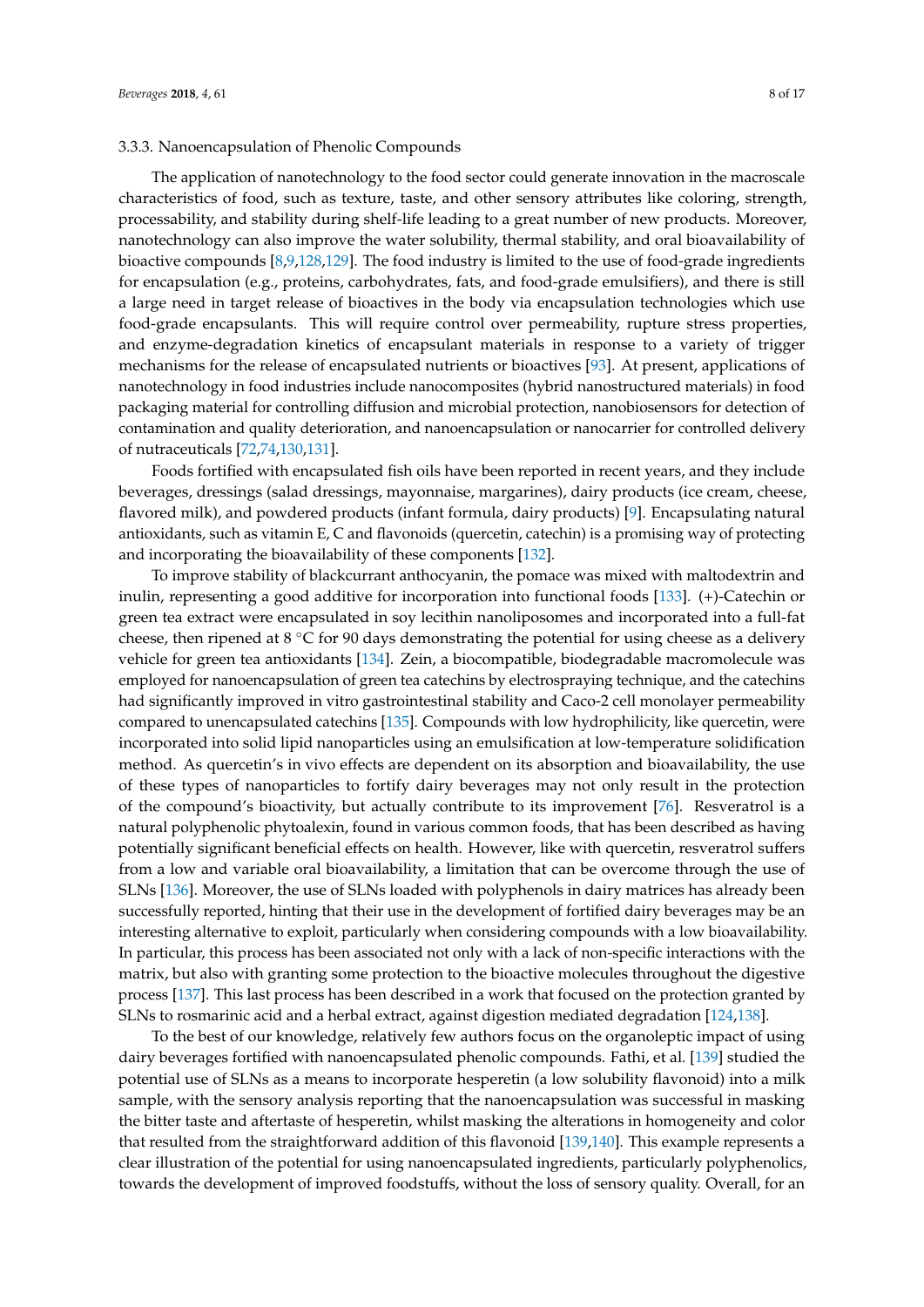encapsulated ingredient to be successful in the market place, it must be tested in the final food product, taking into account the storage stability of the encapsulated ingredient, its compatibility with the food matrix, the processing stresses it has to withstand during food manufacture when it is in intimate contact with other ingredients, and how it breaks down when consumed. With respect to the storage stability of the encapsulated ingredients, powdered formats in the glassy state have the advantages of convenience, ease of transport, and improved storage stability over equivalent liquid formulations. Microencapsulated powders can be used for blending with other dry ingredients, or incorporated as powders into some food products at various stages during the manufacturing process, or reconstituted prior to incorporation into liquid products [\[141\]](#page-16-1).

#### *3.4. Safety Concerns*

Nanotechnology has been revolutionizing the entire food system from production to processing, storage, and development of innovative materials, products, and applications. Nanoparticles, to be used in the food industry must be prepared using materials and technologies that are food grade. However, the assumption of safety when dealing with nanomaterials is not as straight forward. When manipulated at a nanoscale level, materials exhibit properties that are not found at the macro-scale level, which means that products that are recognized as safe may present an unforeseen risk. As nanoparticles may allow for larger concentrations of compounds to reach the tissues, they could also cause harmful imbalances to the homeostasis. Moreover, the same concern can be considered when contemplating the nanoparticles themselves, regardless of their content. Therefore, it is important to perform a toxicity/safety assessment whenever their inclusion into food products is considered. The understanding of the bio-kinetic profile of nanoparticles for the different organs may allow for the identification of the areas with a larger risk of adverse reactions [\[142,](#page-16-2)[143\]](#page-16-3). The gastrointestinal uptake of nanoparticles, depends on their capacity to migrate through the mucous, contact with the gut epithelium, and consequent translocation process (direct passage through the tight junctions or through the transcellular route) [\[77,](#page-13-0)[144–](#page-16-4)[147\]](#page-16-5). Typically, smaller nanoparticles migrate faster than the larger ones; cationic particles have been described to remain in the mucus barrier, while negatively charged particles reach the endothelium, and should they be effectively protected from local degradation/metabolization, they can then reach the circulatory system, spread throughout the body, and either accumulate or be excreted [\[148](#page-16-6)[–150\]](#page-16-7). The nanoparticles interaction with blood components and their intrinsic properties will be a determinant factor in their fate. Hydrophobic nanoparticles can be sequestered within the liver or spleen, and smaller particles are more widespread than their larger counterparts [\[146,](#page-16-8)[150–](#page-16-7)[153\]](#page-16-9). This means that, while the literature that contemplates the toxicity of nanoparticles has been expanding, it should be taken into account that the results that are obtained for one size and charge may not be the same as those observed for a different nanoparticle, and perhaps the tissues to be considered must also be different [\[144\]](#page-16-4).

From a regulatory standpoint, most food safety agencies have yet to propose specific regulations for "nanoproducts", leaving a regulatory vacuum behind. The European Union and associated regulatory councils, have stated that there must be an adjustment of the legislation, guidelines, and guidance documents when including nanoparticles, but the overall lack of knowledge has this process in a relative standstill. A similar lack of legislation can be found in other regions worldwide. In the United States of America, the Food and Drug Administration has no regulations that contemplate nanotechnologies as they regulate "products, not technologies", meaning that the actual regulatory framework for a given product can only be established well after the product is developed [\[144,](#page-16-4)[154\]](#page-16-10). Despite this, some existing American laws (e.g., Toxic Substances Control Act or the Food, Drug and Cosmetic Act) provide some legal framework. The United Kingdom's government commissioned a study, carried out by the Royal Society and the Royal Academy of Engineering, contemplating the pros and cons of nanotechnology. From this study emerged a recommendation to treat nanoparticles as a new substance, and therefore follow the same regulatory procedures already established by the European Union [\[154\]](#page-16-10). Regardless, some authors have already reported on the safety profile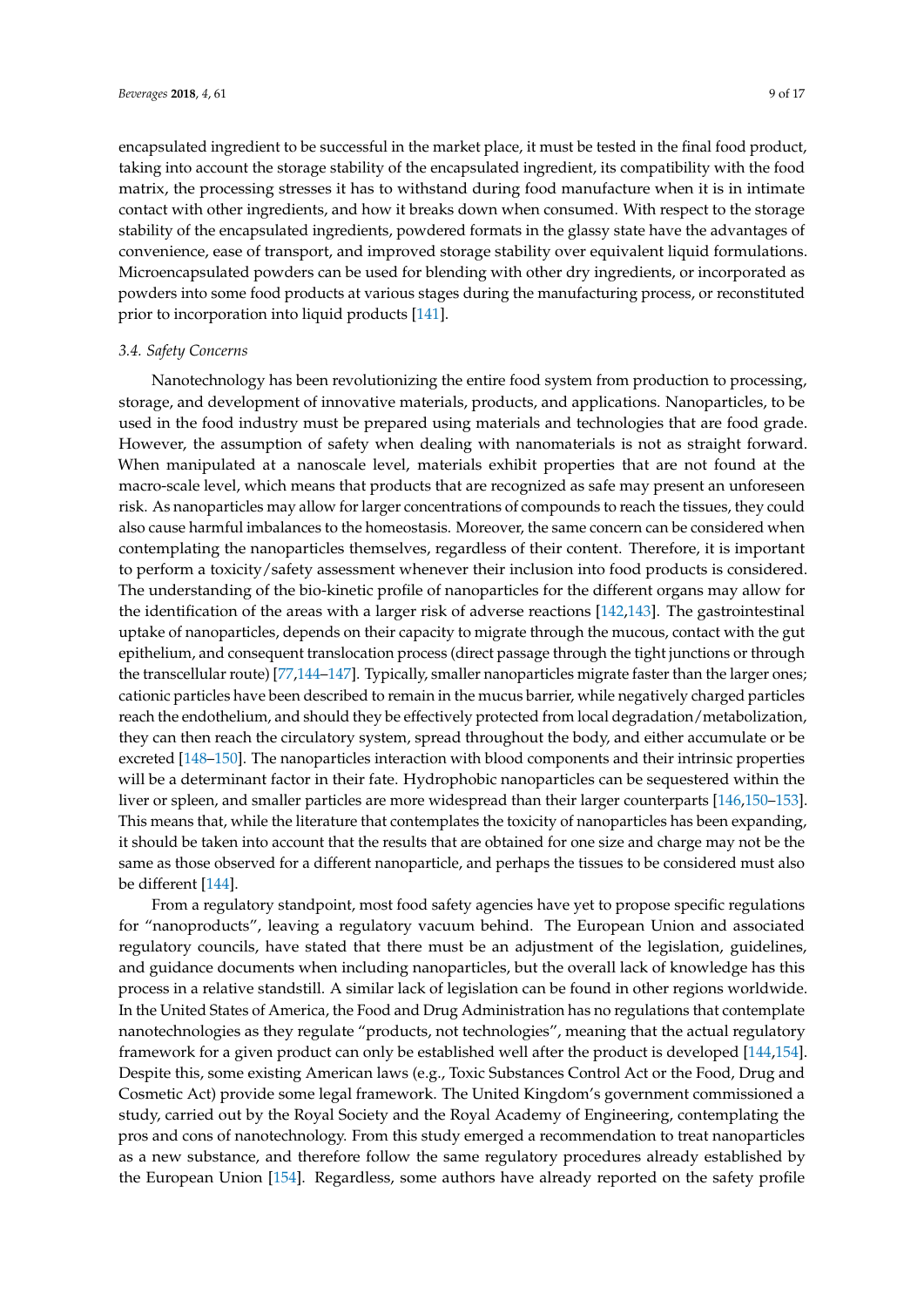of Witepsol or carnauba's SLN loaded with rosmarinic acid, with the reported data demonstrating that neither type of nanoparticle exhibited no in vitro genotoxicity or cytotoxicity, and had a in vivo safety profile in rats (orally treated) [\[155\]](#page-16-11). These results, seem to indicate that at least where SLNs are concerned, they present an interesting alternative to be exploited when considering the design of new, sensory appealing dairy beverages, with improved functional profiles, and without the loss of any nutritional value.

## **4. Conclusions**

Overall this review shows that nanoencapsulation based approaches possess great potential as tools for the development of functional beverages, which may combine the benefits of dairy products with the known biological properties of phenolic compounds, without resulting in a loss of sensory or nutritional quality. However, despite the potentials associated with this technology, it is still not market ready, as the lack of specific legislation, regulatory procedures, and compounds validation limits its development and implementation.

**Author Contributions:** S.S. described the nanoencapsulation process and its potential, M.V. and E.C. described the biological potential of phenolic compounds and the concerns associated with the use of nanoencapsulated phenolic compounds. A.R.M. and A.L.S.O. worked on the description of the interactions between phenolic compounds and proteins while M.P. supervised all the work and was responsible for its correction.

**Funding:** This work was supported by Fundação para a Ciência e Tecnologia [projects UID/Multi/50016/2013 and Multibiorefinery (POCI-01-0145-FEDER-01640)] and through QREN-ANI [project Ecotex (17819)]. Author E.M. Costa was funded by Fundação para a Ciência e Tecnologia and Aquitex S.A. [grant SFRH/BDE/103957/2014]. No funds were received for covering the costs to publish in open access.

**Conflicts of Interest:** The authors declare no conflict of interest.

# **References**

- <span id="page-9-0"></span>1. Oliveira, A.; Amaro, A.L.; Pintado, M. Impact of food matrix components on nutritional and functional properties of fruit-based products. *Curr. Opin. Food Sci.* **2018**, *22*, 153–159. [\[CrossRef\]](http://dx.doi.org/10.1016/j.cofs.2018.04.002)
- <span id="page-9-1"></span>2. Tiwari, U. Chapter 14-production of fruit-based smoothies fruit juices. In *Fruit Juices—Extraction Composition and Analysis*; Rajauria, G., Tiwari, B.K., Eds.; Academic Press: London, UK, 2018; pp. 261–278.
- <span id="page-9-2"></span>3. Lesschaeve, I.; Noble, A.C. Polyphenols: Factors influencing their sensory properties and their effects on food and beverage preferences. *Am. J. Clin. Nutr.* **2005**, *81*, 330S–335S. [\[CrossRef\]](http://dx.doi.org/10.1093/ajcn/81.1.330S) [\[PubMed\]](http://www.ncbi.nlm.nih.gov/pubmed/15640499)
- 4. Gutiérrez-Rosales, F.; Rios, J.; Gomez-Rey, M.L. Main polyphenols in the bitter taste of virgin olive oil. Structural confirmation by on-line high-performance liquid chromatography electrospray ionization mass spectrometry. *J. Agric. Food Chem.* **2003**, *51*, 6021–6025. [\[CrossRef\]](http://dx.doi.org/10.1021/jf021199x) [\[PubMed\]](http://www.ncbi.nlm.nih.gov/pubmed/13129311)
- <span id="page-9-3"></span>5. Bedini, A.; Zanolli, V.; Zanardi, S.; Bersellini, U.; Dalcanale, E.; Suman, M. Rapid and simultaneous analysis of xanthines and polyphenols as bitter taste markers in bakery products by FT-NIR spectroscopy. *Food Anal. Methods* **2013**, *6*, 17–27. [\[CrossRef\]](http://dx.doi.org/10.1007/s12161-012-9405-7)
- <span id="page-9-4"></span>6. Budryn, G.; Zaczyńska, D.; Oracz, J. Effect of addition of green coffee extract and nanoencapsulated chlorogenic acids on aroma of different food products. *LWT* **2016**, *73*, 197–204. [\[CrossRef\]](http://dx.doi.org/10.1016/j.lwt.2016.06.019)
- <span id="page-9-5"></span>7. Barras, A.; Mezzetti, A.; Richard, A.; Lazzaroni, S.; Roux, S.; Melnyk, P.; Betbeder, D.; Monfilliette-Dupont, N. Formulation and characterization of polyphenol-loaded lipid nanocapsules. *Int. J. Pharm.* **2009**, *379*, 270–277. [\[CrossRef\]](http://dx.doi.org/10.1016/j.ijpharm.2009.05.054) [\[PubMed\]](http://www.ncbi.nlm.nih.gov/pubmed/19501139)
- <span id="page-9-8"></span>8. Silva, H.D.; Cerqueira, M.A.; Vicente, A.A. Nanoemulsions for food applications: Development and characterization. *Food Bioprocess Technol.* **2012**, *5*, 854–867. [\[CrossRef\]](http://dx.doi.org/10.1007/s11947-011-0683-7)
- <span id="page-9-6"></span>9. Huang, Q.; Yu, H.; Ru, Q. Bioavailability and delivery of nutraceuticals using nanotechnology. *J. Food Sci.* **2010**, *75*, R50–R57. [\[CrossRef\]](http://dx.doi.org/10.1111/j.1750-3841.2009.01457.x) [\[PubMed\]](http://www.ncbi.nlm.nih.gov/pubmed/20492195)
- <span id="page-9-7"></span>10. Du, H.; Li, L.; Bennett, D.; Guo, Y.; Key, T.J.; Bian, Z.; Sherliker, P.; Gao, H.; Chen, Y.; Yang, L. Fresh fruit consumption and major cardiovascular disease in china. *N. Engl. J. Med.* **2016**, *374*, 1332–1343. [\[CrossRef\]](http://dx.doi.org/10.1056/NEJMoa1501451) [\[PubMed\]](http://www.ncbi.nlm.nih.gov/pubmed/27050205)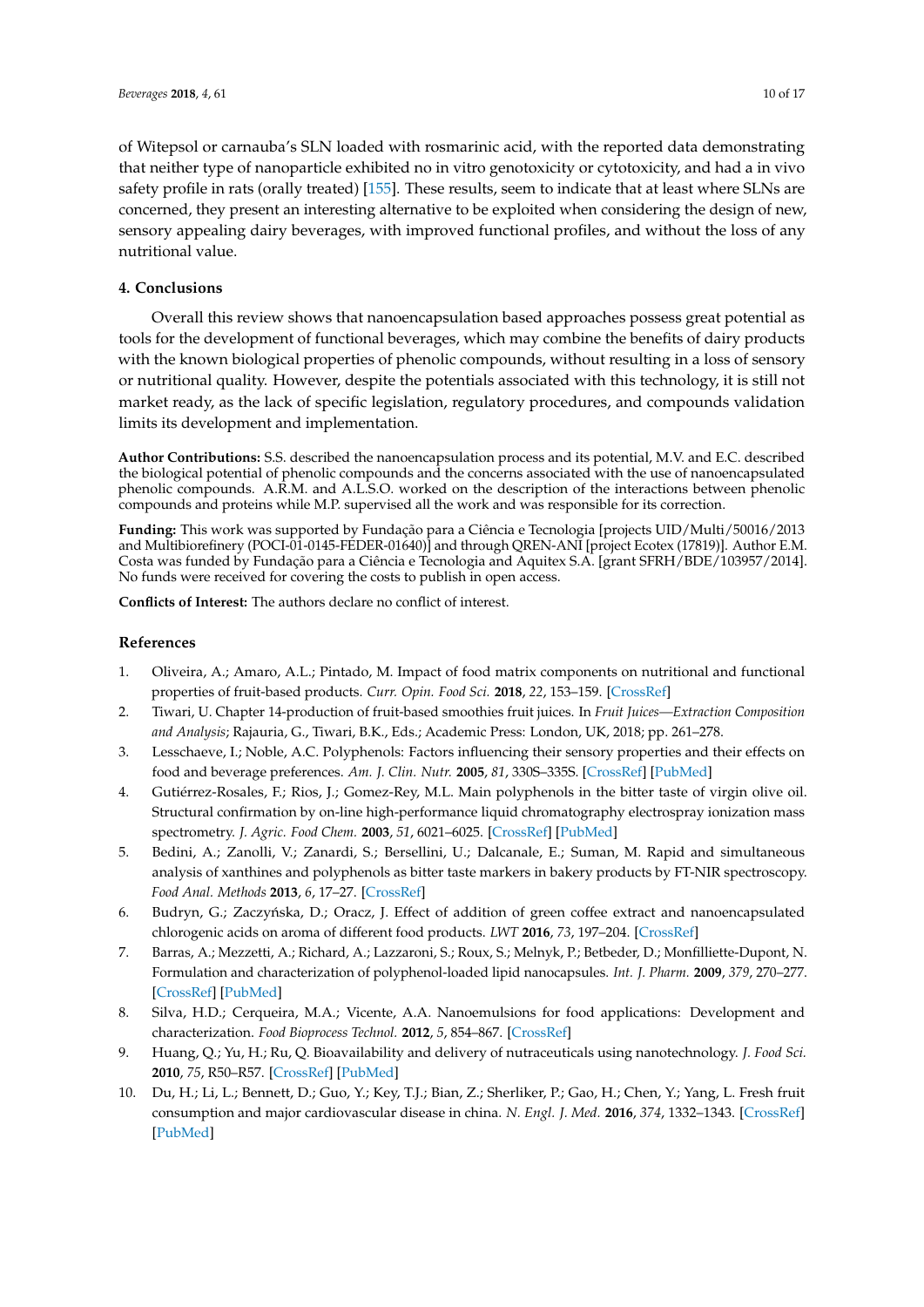- 11. McCullough, M.L.; Peterson, J.J.; Patel, R.; Jacques, P.F.; Shah, R.; Dwyer, J.T. Flavonoid intake and cardiovascular disease mortality in a prospective cohort of us adults. *Am. J. Clin. Nutr.* **2012**, *95*, 454–464. [\[CrossRef\]](http://dx.doi.org/10.3945/ajcn.111.016634) [\[PubMed\]](http://www.ncbi.nlm.nih.gov/pubmed/22218162)
- 12. Mink, P.J.; Scrafford, C.G.; Barraj, L.M.; Harnack, L.; Hong, C.-P.; Nettleton, J.A.; Jacobs, D.R., Jr. Flavonoid intake and cardiovascular disease mortality: A prospective study in postmenopausal women. *Am. J. Clin. Nutr.* **2007**, *85*, 895–909. [\[CrossRef\]](http://dx.doi.org/10.1093/ajcn/85.3.895) [\[PubMed\]](http://www.ncbi.nlm.nih.gov/pubmed/17344514)
- 13. Terauchi, M.; Horiguchi, N.; Kajiyama, A.; Akiyoshi, M.; Owa, Y.; Kato, K.; Kubota, T. Effects of grape seed proanthocyanidin extract on menopausal symptoms, body composition, and cardiovascular parameters in middle-aged women: A randomized, double-blind, placebo-controlled pilot study. *Menopause* **2014**, *21*, 990–996. [\[CrossRef\]](http://dx.doi.org/10.1097/GME.0000000000000200) [\[PubMed\]](http://www.ncbi.nlm.nih.gov/pubmed/24518152)
- 14. Mursu, J.; Voutilainen, S.; Nurmi, T.; Tuomainen, T.-P.; Kurl, S.; Salonen, J.T. Flavonoid intake and the risk of ischaemic stroke and cvd mortality in middle-aged finnish men: The kuopio ischaemic heart disease risk factor study. *Br. J. Nutr.* **2008**, *100*, 890–895. [\[CrossRef\]](http://dx.doi.org/10.1017/S0007114508945694) [\[PubMed\]](http://www.ncbi.nlm.nih.gov/pubmed/18377681)
- <span id="page-10-0"></span>15. Selma, M.V.; Espín, J.C.; Tomás-Barberán, F.A. Interaction between phenolics and gut microbiota: Role in human health. *J. Agric. Food Chem.* **2009**, *57*, 6485–6501. [\[CrossRef\]](http://dx.doi.org/10.1021/jf902107d) [\[PubMed\]](http://www.ncbi.nlm.nih.gov/pubmed/19580283)
- <span id="page-10-1"></span>16. Duda-Chodak, A.; Tarko, T.; Satora, P.; Sroka, P. Interaction of dietary compounds, especially polyphenols, with the intestinal microbiota: A review. *Eur. J. Nutr.* **2015**, *54*, 325–341. [\[CrossRef\]](http://dx.doi.org/10.1007/s00394-015-0852-y) [\[PubMed\]](http://www.ncbi.nlm.nih.gov/pubmed/25672526)
- 17. Youdim, K.A.; Martin, A.; Joseph, J.A. Incorporation of the elderberry anthocyanins by endothelial cells increases protection against oxidative stress. *Free Radic. Biol. Med.* **2000**, *29*, 51–60. [\[CrossRef\]](http://dx.doi.org/10.1016/S0891-5849(00)00329-4)
- 18. Liu, W.; Lu, X.; He, G.; Gao, X.; Li, M.; Wu, J.; Li, Z.; Wu, J.; Wang, J.; Luo, C. Cytosolic protection against ultraviolet induced DNA damage by blueberry anthocyanins and anthocyanidins in hepatocarcinoma hepg2 cells. *Biotechnol. Lett.* **2013**, *35*, 491–498. [\[CrossRef\]](http://dx.doi.org/10.1007/s10529-012-1105-2) [\[PubMed\]](http://www.ncbi.nlm.nih.gov/pubmed/23192380)
- <span id="page-10-3"></span>19. Sevgi, K.; Tepe, B.; Sarikurkcu, C. Antioxidant and DNA damage protection potentials of selected phenolic acids. *Food Chem. Toxicol.* **2015**, *77*, 12–21. [\[CrossRef\]](http://dx.doi.org/10.1016/j.fct.2014.12.006) [\[PubMed\]](http://www.ncbi.nlm.nih.gov/pubmed/25542528)
- 20. Wang, Y.-P.; Cheng, M.-L.; Zhang, B.-F.; Mu, M.; Zhou, M.-Y.; Wu, J.; Li, C.-X. Effect of blueberry on hepatic and immunological functions in mice. *Hepatobiliary Pancreat. Dis. Int.* **2010**, *9*, 164–168. [\[PubMed\]](http://www.ncbi.nlm.nih.gov/pubmed/20382588)
- <span id="page-10-5"></span>21. Yan, S.; Shao, H.; Zhou, Z.; Wang, Q.; Zhao, L.; Yang, X. Non-extractable polyphenols of green tea and their antioxidant, anti-α-glucosidase capacity, and release during in vitro digestion. *J. Funct. Foods* **2018**, *42*, 129–136. [\[CrossRef\]](http://dx.doi.org/10.1016/j.jff.2018.01.006)
- 22. Silva, S.; Costa, E.M.; Vicente, S.; Veiga, M.; Calhau, C.; Morais, R.M.; Pintado, M.E. DNA agarose gel electrophoresis for antioxidant analysis: Development of a quantitative approach for phenolic extracts. *Food Chem.* **2017**, *233*, 45–51. [\[CrossRef\]](http://dx.doi.org/10.1016/j.foodchem.2017.04.075) [\[PubMed\]](http://www.ncbi.nlm.nih.gov/pubmed/28530597)
- <span id="page-10-2"></span>23. Olas, B. The multifunctionality of berries toward blood platelets and the role of berry phenolics in cardiovascular disorders. *Platelets* **2017**, *28*, 540–549. [\[CrossRef\]](http://dx.doi.org/10.1080/09537104.2016.1235689) [\[PubMed\]](http://www.ncbi.nlm.nih.gov/pubmed/27778523)
- <span id="page-10-4"></span>24. Albishi, T.; John, J.A.; Al-Khalifa, A.S.; Shahidi, F. Antioxidant, anti-inflammatory and DNA scission inhibitory activities of phenolic compounds in selected onion and potato varieties. *J. Funct. Foods* **2013**, *5*, 930–939. [\[CrossRef\]](http://dx.doi.org/10.1016/j.jff.2013.02.005)
- 25. Bulotta, S.; Celano, M.; Lepore, S.M.; Montalcini, T.; Pujia, A.; Russo, D. Beneficial effects of the olive oil phenolic components oleuropein and hydroxytyrosol: Focus on protection against cardiovascular and metabolic diseases. *J. Transl. Med.* **2014**, *12*, 219. [\[CrossRef\]](http://dx.doi.org/10.1186/s12967-014-0219-9) [\[PubMed\]](http://www.ncbi.nlm.nih.gov/pubmed/25086598)
- 26. Nohynek, L.J.; Alakomi, H.-L.; Kähkönen, M.P.; Heinonen, M.; Helander, I.M.; Oksman-Caldentey, K.-M.; Puupponen-Pimiä, R.H. Berry phenolics: Antimicrobial properties and mechanisms of action against severe human pathogens. *Nutr. Cancer* **2006**, *54*, 18–32. [\[CrossRef\]](http://dx.doi.org/10.1207/s15327914nc5401_4) [\[PubMed\]](http://www.ncbi.nlm.nih.gov/pubmed/16800770)
- 27. Ranilla, L.G.; Kwon, Y.-I.; Apostolidis, E.; Shetty, K. Phenolic compounds, antioxidant activity and in vitro inhibitory potential against key enzymes relevant for hyperglycemia and hypertension of commonly used medicinal plants, herbs and spices in latin america. *Bioresour. Technol.* **2010**, *101*, 4676–4689. [\[CrossRef\]](http://dx.doi.org/10.1016/j.biortech.2010.01.093) [\[PubMed\]](http://www.ncbi.nlm.nih.gov/pubmed/20185303)
- 28. Rodríguez-Roque, M.J.; Rojas-Graü, M.A.; Elez-Martínez, P.; Martín-Belloso, O. Soymilk phenolic compounds, isoflavones and antioxidant activity as affected by in vitro gastrointestinal digestion. *Food Chem.* **2013**, *136*, 206–212. [\[CrossRef\]](http://dx.doi.org/10.1016/j.foodchem.2012.07.115) [\[PubMed\]](http://www.ncbi.nlm.nih.gov/pubmed/23017414)
- 29. Valdés, L.; Cuervo, A.; Salazar, N.; Ruas-Madiedo, P.; Gueimonde, M.; González, S. The relationship between phenolic compounds from diet and microbiota: Impact on human health. *Food Funct.* **2015**, *6*, 2424–2439. [\[CrossRef\]](http://dx.doi.org/10.1039/C5FO00322A) [\[PubMed\]](http://www.ncbi.nlm.nih.gov/pubmed/26068710)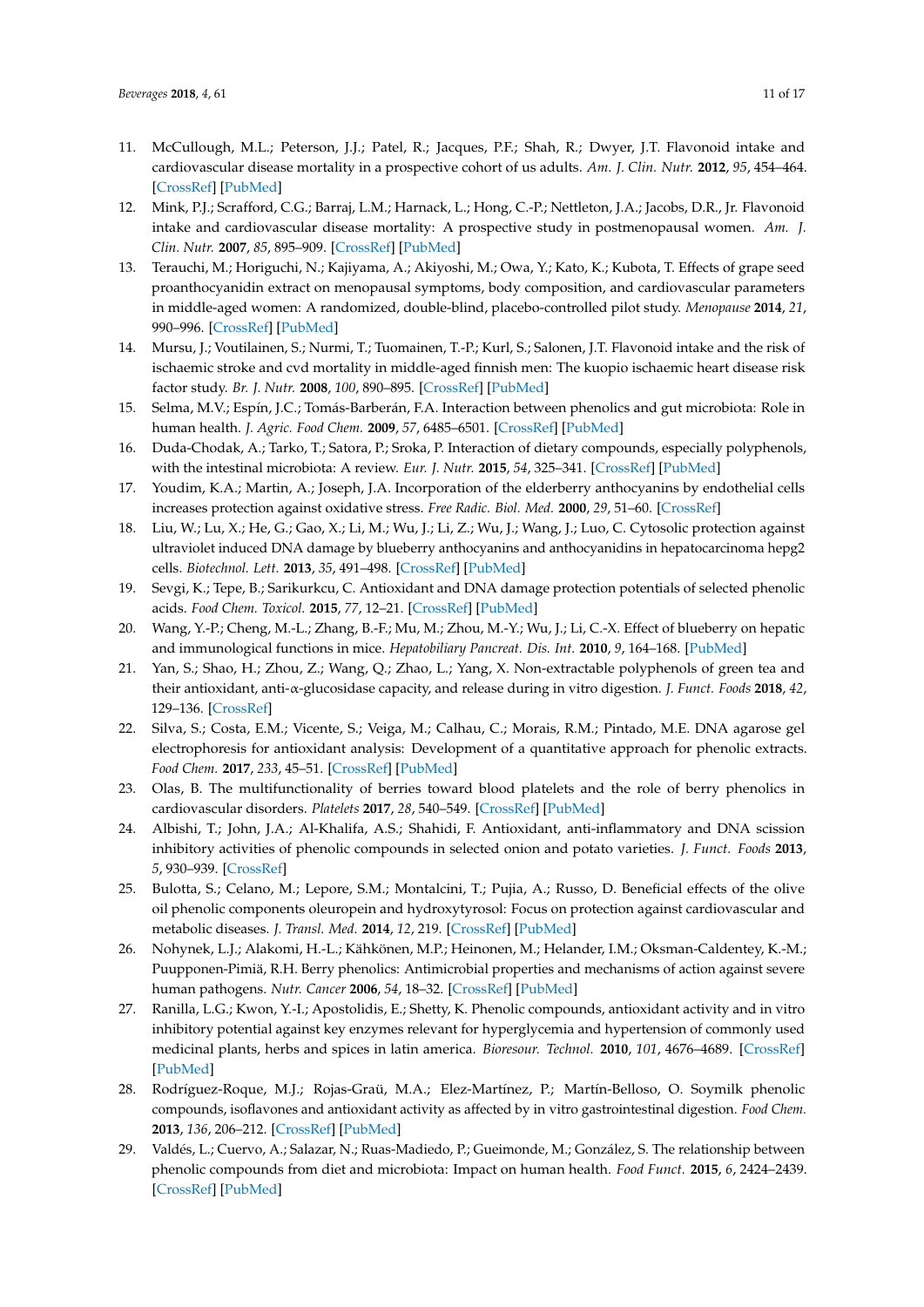- <span id="page-11-0"></span>30. Wallace, T.C. Anthocyanins in cardiovascular disease. *Adv. Nutr. Int. Rev. J.* **2011**, *2*, 1–7. [\[CrossRef\]](http://dx.doi.org/10.3945/an.110.000042) [\[PubMed\]](http://www.ncbi.nlm.nih.gov/pubmed/22211184)
- <span id="page-11-1"></span>31. Landete, J. Updated knowledge about polyphenols: Functions, bioavailability, metabolism, and health. *Crit. Rev. Food Sci. Nutr.* **2012**, *52*, 936–948. [\[CrossRef\]](http://dx.doi.org/10.1080/10408398.2010.513779) [\[PubMed\]](http://www.ncbi.nlm.nih.gov/pubmed/22747081)
- 32. González-Sarrías, A.; Espín, J.C.; Tomás-Barberán, F.A. Non-extractable polyphenols produce gut microbiota metabolites that persist in circulation and show anti-inflammatory and free radical-scavenging effects. *Trends Food Sci. Technol.* **2017**, *69*, 281–288. [\[CrossRef\]](http://dx.doi.org/10.1016/j.tifs.2017.07.010)
- 33. Pérez-Jiménez, J.; Díaz-Rubio, M.E.; Saura-Calixto, F. Non-extractable polyphenols, a major dietary antioxidant: Occurrence, metabolic fate and health effects. *Nutr. Res. Rev.* **2013**, *26*, 118–129. [\[CrossRef\]](http://dx.doi.org/10.1017/S0954422413000097) [\[PubMed\]](http://www.ncbi.nlm.nih.gov/pubmed/23930641)
- 34. Boto-Ordóñez, M.; Urpi-Sarda, M.; Queipo-Ortuño, M.I.; Tulipani, S.; Tinahones, F.J.; Andres-Lacueva, C. High levels of bifidobacteria are associated with increased levels of anthocyanin microbial metabolites: A randomized clinical trial. *Food Funct.* **2014**, *5*, 1932–1938. [\[CrossRef\]](http://dx.doi.org/10.1039/C4FO00029C) [\[PubMed\]](http://www.ncbi.nlm.nih.gov/pubmed/24958563)
- 35. Boulangé, C.L.; Neves, A.L.; Chilloux, J.; Nicholson, J.K.; Dumas, M.-E. Impact of the gut microbiota on inflammation, obesity, and metabolic disease. *Genome Med.* **2016**, *8*, 42. [\[CrossRef\]](http://dx.doi.org/10.1186/s13073-016-0303-2) [\[PubMed\]](http://www.ncbi.nlm.nih.gov/pubmed/27098727)
- 36. Vendrame, S.; Daugherty, A.; Kristo, A.S.; Riso, P.; Klimis-Zacas, D. Wild blueberry (vaccinium angustifolium) consumption improves inflammatory status in the obese zucker rat model of the metabolic syndrome. *J. Nutr. Biochem.* **2013**, *24*, 1508–1512. [\[CrossRef\]](http://dx.doi.org/10.1016/j.jnutbio.2012.12.010) [\[PubMed\]](http://www.ncbi.nlm.nih.gov/pubmed/23465589)
- <span id="page-11-2"></span>37. Hidalgo, M.; Oruna-Concha, M.J.; Kolida, S.; Walton, G.E.; Kallithraka, S.; Spencer, J.P.; de Pascual-Teresa, S. Metabolism of anthocyanins by human gut microflora and their influence on gut bacterial growth. *J. Agric. Food Chem.* **2012**, *60*, 3882–3890. [\[CrossRef\]](http://dx.doi.org/10.1021/jf3002153) [\[PubMed\]](http://www.ncbi.nlm.nih.gov/pubmed/22439618)
- <span id="page-11-3"></span>38. Bennick, A. Interaction of plant polyphenols with salivary proteins. *Crit. Rev. Oral Biol. Med.* **2002**, *13*, 184–196. [\[CrossRef\]](http://dx.doi.org/10.1177/154411130201300208) [\[PubMed\]](http://www.ncbi.nlm.nih.gov/pubmed/12097360)
- <span id="page-11-14"></span>39. Jöbstl, E.; O'Connell, J.; Fairclough, J.P.A.; Williamson, M.P. Molecular model for astringency produced by polyphenol/protein interactions. *Biomacromolecules* **2004**, *5*, 942–949. [\[CrossRef\]](http://dx.doi.org/10.1021/bm0345110) [\[PubMed\]](http://www.ncbi.nlm.nih.gov/pubmed/15132685)
- <span id="page-11-13"></span>40. Luck, G.; Liao, H.; Murray, N.J.; Grimmer, H.R.; Warminski, E.E.; Williamson, M.P.; Lilley, T.H.; Haslam, E. Polyphenols, astringency and proline-rich proteins. *Phytochemistry* **1994**, *37*, 357–371. [\[CrossRef\]](http://dx.doi.org/10.1016/0031-9422(94)85061-5)
- <span id="page-11-4"></span>41. Hansen, A.P.; Heinis, J.J. Decrease of vanillin flavor perception in the presence of casein and whey proteins1. *J. Dairy Sci.* **1991**, *74*, 2936–2940. [\[CrossRef\]](http://dx.doi.org/10.3168/jds.S0022-0302(91)78477-4)
- <span id="page-11-5"></span>42. De Freitas, V.; Mateus, N. Protein/polyphenol interactions: Past and present contributions. Mechanisms of astringency perception. *Curr. Org. Chem.* **2012**, *16*, 724–746. [\[CrossRef\]](http://dx.doi.org/10.2174/138527212799958002)
- 43. Papadopoulou, A.; Frazier, R.A. Characterization of protein–polyphenol interactions. *Trends Food Sci. Technol.* **2004**, *15*, 186–190. [\[CrossRef\]](http://dx.doi.org/10.1016/j.tifs.2003.09.017)
- 44. Siebert, K.J. Effects of protein-polyphenol interactions on beverage haze, stabilization, and analysis. *J. Agric. Food Chem.* **1999**, *47*, 353–362. [\[CrossRef\]](http://dx.doi.org/10.1021/jf980703o) [\[PubMed\]](http://www.ncbi.nlm.nih.gov/pubmed/10563900)
- <span id="page-11-6"></span>45. Xiao, J.; Kai, G. A review of dietary polyphenol-plasma protein interactions: Characterization, influence on the bioactivity, and structure-affinity relationship. *Crit. Rev. Food Sci. Nutr.* **2012**, *52*, 85–101. [\[CrossRef\]](http://dx.doi.org/10.1080/10408398.2010.499017) [\[PubMed\]](http://www.ncbi.nlm.nih.gov/pubmed/21991992)
- <span id="page-11-7"></span>46. Xi, J.; Guo, R. Interactions between flavonoids and hemoglobin in lecithin liposomes. *Int. J. Biol. Macromol.* **2007**, *40*, 305–311. [\[CrossRef\]](http://dx.doi.org/10.1016/j.ijbiomac.2006.08.011) [\[PubMed\]](http://www.ncbi.nlm.nih.gov/pubmed/16997370)
- 47. Bourassa, P.; Kanakis, C.; Tarantilis, P.; Pollissiou, M.; Tajmir-Riahi, H. Resveratrol, genistein, and curcumin bind bovine serum albumin. *J. Phys. Chem. B* **2010**, *114*, 3348–3354. [\[CrossRef\]](http://dx.doi.org/10.1021/jp9115996) [\[PubMed\]](http://www.ncbi.nlm.nih.gov/pubmed/20148537)
- <span id="page-11-8"></span>48. Liang, L.; Tajmir-Riahi, H.; Subirade, M. Interaction of β-lactoglobulin with resveratrol and its biological implications. *Biomacromolecules* **2007**, *9*, 50–56. [\[CrossRef\]](http://dx.doi.org/10.1021/bm700728k) [\[PubMed\]](http://www.ncbi.nlm.nih.gov/pubmed/18067252)
- <span id="page-11-9"></span>49. Aberkane, L.; Jasniewski, J.; Gaiani, C.; Hussain, R.; Scher, J.; Sanchez, C. Structuration mechanism of β-lactoglobulin–acacia gum assemblies in presence of quercetin. *Food Hydrocoll.* **2012**, *29*, 9–20. [\[CrossRef\]](http://dx.doi.org/10.1016/j.foodhyd.2012.01.010)
- <span id="page-11-10"></span>50. Papadopoulou, A.; Green, R.J.; Frazier, R.A. Interaction of flavonoids with bovine serum albumin: A fluorescence quenching study. *J. Agric. Food Chem.* **2005**, *53*, 158–163. [\[CrossRef\]](http://dx.doi.org/10.1021/jf048693g) [\[PubMed\]](http://www.ncbi.nlm.nih.gov/pubmed/15631523)
- <span id="page-11-11"></span>51. Weaver, C.M. Role of dairy beverages in the diet. *Physiol. Behav.* **2010**, *100*, 63–66. [\[CrossRef\]](http://dx.doi.org/10.1016/j.physbeh.2010.01.020) [\[PubMed\]](http://www.ncbi.nlm.nih.gov/pubmed/20138073)
- <span id="page-11-12"></span>52. Kyle, J.A.; Morrice, P.C.; McNeill, G.; Duthie, G.G. Effects of infusion time and addition of milk on content and absorption of polyphenols from black tea. *J. Agric. Food Chem.* **2007**, *55*, 4889–4894. [\[CrossRef\]](http://dx.doi.org/10.1021/jf070351y) [\[PubMed\]](http://www.ncbi.nlm.nih.gov/pubmed/17489604)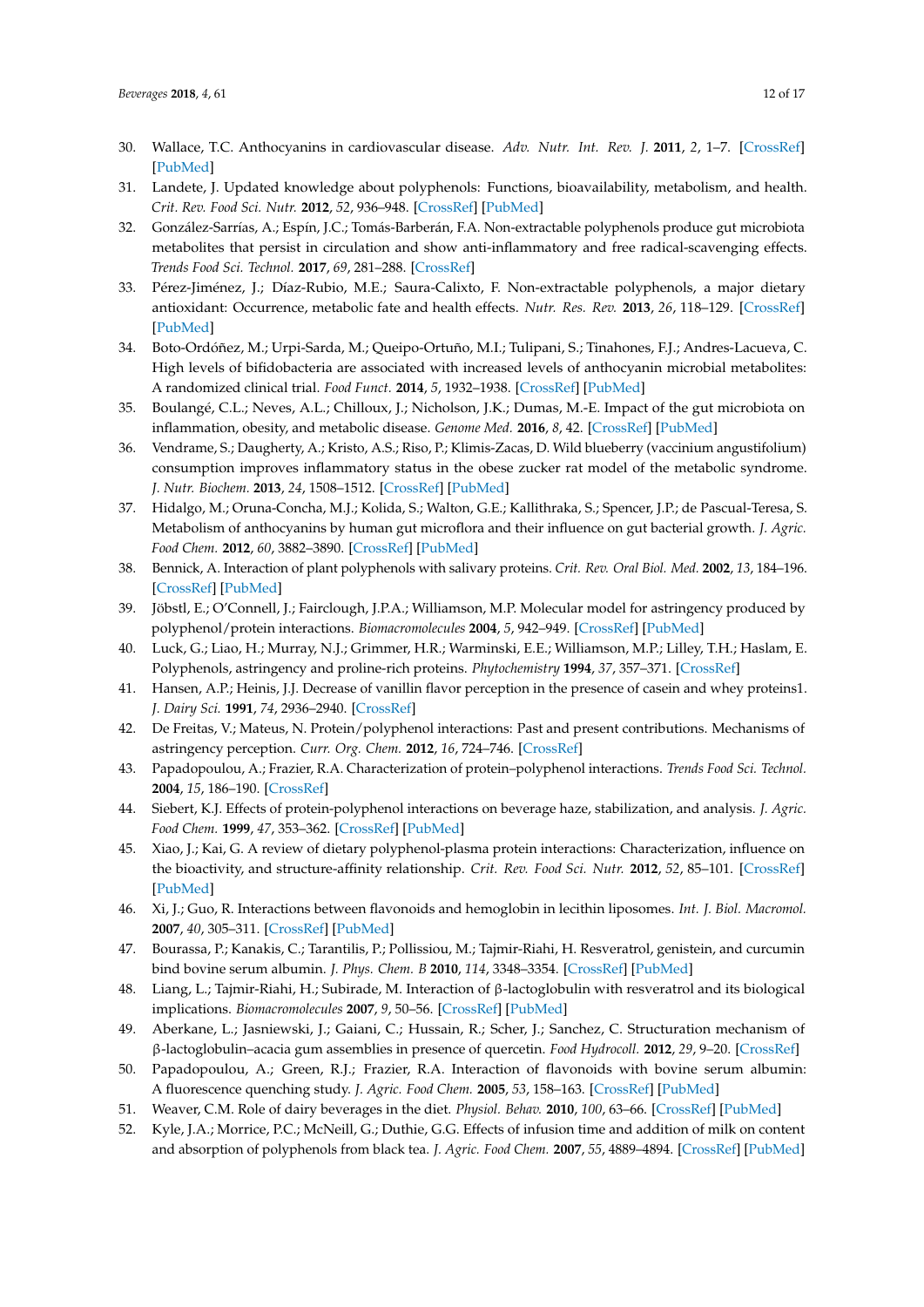- <span id="page-12-0"></span>53. Arts, M.J.; Haenen, G.R.; Wilms, L.C.; Beetstra, S.A.; Heijnen, C.G.; Voss, H.-P.; Bast, A. Interactions between flavonoids and proteins: Effect on the total antioxidant capacity. *J. Agric. Food Chem.* **2002**, *50*, 1184–1187. [\[CrossRef\]](http://dx.doi.org/10.1021/jf010855a) [\[PubMed\]](http://www.ncbi.nlm.nih.gov/pubmed/11853501)
- <span id="page-12-1"></span>54. Serafini, M.; Ghiselli, A.; Ferro-Luzzi, A. In vivo antioxidant effect of green and black tea in man. *Eur. J. Clin. Nutr.* **1996**, *50*, 28–32. [\[PubMed\]](http://www.ncbi.nlm.nih.gov/pubmed/8617188)
- <span id="page-12-2"></span>55. Roura, E.; Andrés-Lacueva, C.; Estruch, R.; Bilbao, M.L.M.; Izquierdo-Pulido, M.; Lamuela-Raventós, R.M. The effects of milk as a food matrix for polyphenols on the excretion profile of cocoa (−)-epicatechin metabolites in healthy human subjects. *Br. J. Nutr.* **2008**, *100*, 846–851. [\[CrossRef\]](http://dx.doi.org/10.1017/S0007114508922534) [\[PubMed\]](http://www.ncbi.nlm.nih.gov/pubmed/18257943)
- <span id="page-12-3"></span>56. Ryan, L.; Petit, S. Addition of whole, semiskimmed, and skimmed bovine milk reduces the total antioxidant capacity of black tea. *Nutr. Res.* **2010**, *30*, 14–20. [\[CrossRef\]](http://dx.doi.org/10.1016/j.nutres.2009.11.005) [\[PubMed\]](http://www.ncbi.nlm.nih.gov/pubmed/20116655)
- <span id="page-12-4"></span>57. Rawel, H.M.; Meidtner, K.; Kroll, J. Binding of selected phenolic compounds to proteins. *J. Agric. Food Chem.* **2005**, *53*, 4228–4235. [\[CrossRef\]](http://dx.doi.org/10.1021/jf0480290) [\[PubMed\]](http://www.ncbi.nlm.nih.gov/pubmed/15884865)
- <span id="page-12-5"></span>58. Prigent, S.V.; Gruppen, H.; Visser, A.J.; Van Koningsveld, G.A.; De Jong, G.A.; Voragen, A.G. Effects of non-covalent interactions with 5-*O*-caffeoylquinic acid (chlorogenic acid) on the heat denaturation and solubility of globular proteins. *J. Agric. Food Chem.* **2003**, *51*, 5088–5095. [\[CrossRef\]](http://dx.doi.org/10.1021/jf021229w) [\[PubMed\]](http://www.ncbi.nlm.nih.gov/pubmed/12903974)
- 59. Prigent, S.V.E.; Voragen, A.G.J.; van Koningsveld, G.A.; Baron, A.; Renard, C.M.G.C.; Gruppen, H. Interactions between globular proteins and procyanidins of different degrees of polymerization. *J. Dairy Sci.* **2009**, *92*, 5843–5853. [\[CrossRef\]](http://dx.doi.org/10.3168/jds.2009-2261) [\[PubMed\]](http://www.ncbi.nlm.nih.gov/pubmed/19923589)
- 60. Yuksel, Z.; Avci, E.; Erdem, Y.K. Characterization of binding interactions between green tea flavanoids and milk proteins. *Food Chem.* **2010**, *121*, 450–456. [\[CrossRef\]](http://dx.doi.org/10.1016/j.foodchem.2009.12.064)
- <span id="page-12-6"></span>61. Arroyo-Maya, I.J.; Campos-Terán, J.; Hernández-Arana, A.; McClements, D.J. Characterization of flavonoid-protein interactions using fluorescence spectroscopy: Binding of pelargonidin to dairy proteins. *Food Chem.* **2016**, *213*, 431–439. [\[CrossRef\]](http://dx.doi.org/10.1016/j.foodchem.2016.06.105) [\[PubMed\]](http://www.ncbi.nlm.nih.gov/pubmed/27451201)
- <span id="page-12-7"></span>62. Le Bourvellec, C.; Renard, C. Interactions between polyphenols and macromolecules: Quantification methods and mechanisms. *Crit. Rev. Food Sci. Nutr.* **2012**, *52*, 213–248. [\[CrossRef\]](http://dx.doi.org/10.1080/10408398.2010.499808) [\[PubMed\]](http://www.ncbi.nlm.nih.gov/pubmed/22214442)
- <span id="page-12-8"></span>63. Hassan, Z.; El Din, H.M.F.; Ali, A.; Mehanna, N.S.; El-Messery, T. Interaction of some low molecular weight phenolics with milk proteins. *World Appl. Sci. J.* **2013**, *23*, 182–187.
- <span id="page-12-9"></span>64. Ferraro, V.; Madureira, A.R.; Fonte, P.; Sarmento, B.; Gomes, A.M.; Pintado, M.E. Evaluation of the interactions between rosmarinic acid and bovine milk casein. *RSC Adv.* **2015**, *5*, 88529–88538. [\[CrossRef\]](http://dx.doi.org/10.1039/C5RA11973A)
- <span id="page-12-10"></span>65. Ferraro, V.; Madureira, A.R.; Sarmento, B.; Gomes, A.; Pintado, M.E. Study of the interactions between rosmarinic acid and bovine milk whey protein α-lactoalbumin, β-lactoglobulin and lactoferrin. *Food Res. Int.* **2015**, *77*, 450–459. [\[CrossRef\]](http://dx.doi.org/10.1016/j.foodres.2015.08.024)
- <span id="page-12-11"></span>66. Fang, Z.; Bhandari, B. Encapsulation of polyphenols—A review. *Trends Food Sci. Technol.* **2010**, *21*, 510–523. [\[CrossRef\]](http://dx.doi.org/10.1016/j.tifs.2010.08.003)
- <span id="page-12-17"></span>67. Lucas-Abellán, C.; Fortea, I.; López-Nicolás, J.M.; Núñez-Delicado, E. Cyclodextrins as resveratrol carrier system. *Food Chem.* **2007**, *104*, 39–44. [\[CrossRef\]](http://dx.doi.org/10.1016/j.foodchem.2006.10.068)
- 68. Lucas-Abellán, C.; Fortea, I.; Gabaldón, J.A.; Núñez-Delicado, E. Encapsulation of quercetin and myricetin in cyclodextrins at acidic pH. *J. Agric. Food Chem.* **2007**, *56*, 255–259. [\[CrossRef\]](http://dx.doi.org/10.1021/jf0720640) [\[PubMed\]](http://www.ncbi.nlm.nih.gov/pubmed/18069793)
- <span id="page-12-12"></span>69. Bhandari, B.R.; D'Arc, B.R.; Padukka, I. Encapsulation of lemon oil by paste method using β-cyclodextrin: Encapsulation efficiency and profile of oil volatiles. *J. Agric. Food Chem.* **1999**, *47*, 5194–5197. [\[CrossRef\]](http://dx.doi.org/10.1021/jf9902503) [\[PubMed\]](http://www.ncbi.nlm.nih.gov/pubmed/10606594)
- <span id="page-12-13"></span>70. Ciobanu, A.; Mallard, I.; Landy, D.; Brabie, G.; Nistor, D.; Fourmentin, S. Inclusion interactions of cyclodextrins and crosslinked cyclodextrin polymers with linalool and camphor in lavandula angustifolia essential oil. *Carbohydr. Polym.* **2012**, *87*, 1963–1970. [\[CrossRef\]](http://dx.doi.org/10.1016/j.carbpol.2011.10.005)
- <span id="page-12-14"></span>71. Haslam, E.; Lilley, T.H.; Butler, L.G. Natural astringency in foodstuffs—A molecular interpretation. *Crit. Rev. Food Sci. Nutr.* **1988**, *27*, 1–40. [\[CrossRef\]](http://dx.doi.org/10.1080/10408398809527476)
- <span id="page-12-15"></span>72. Chen, L.; Remondetto, G.E.; Subirade, M. Food protein-based materials as nutraceutical delivery systems. *Trends Food Sci. Technol.* **2006**, *17*, 272–283. [\[CrossRef\]](http://dx.doi.org/10.1016/j.tifs.2005.12.011)
- <span id="page-12-16"></span>73. Gouin, S. Microencapsulation. *Trends Food Sci. Technol.* **2004**, *15*, 330–347. [\[CrossRef\]](http://dx.doi.org/10.1016/j.tifs.2003.10.005)
- <span id="page-12-18"></span>74. Ezhilarasi, P.N.; Karthik, P.; Chhanwal, N.; Anandharamakrishnan, C. Nanoencapsulation techniques for food bioactive components: A review. *Food Bioprocess Technol.* **2013**, *6*, 628–647. [\[CrossRef\]](http://dx.doi.org/10.1007/s11947-012-0944-0)
- 75. Cheynier, V. Polyphenols in foods are more complex than often thought. *Am. J. Clin. Nutr.* **2005**, *81*, 223s–229s. [\[CrossRef\]](http://dx.doi.org/10.1093/ajcn/81.1.223S) [\[PubMed\]](http://www.ncbi.nlm.nih.gov/pubmed/15640485)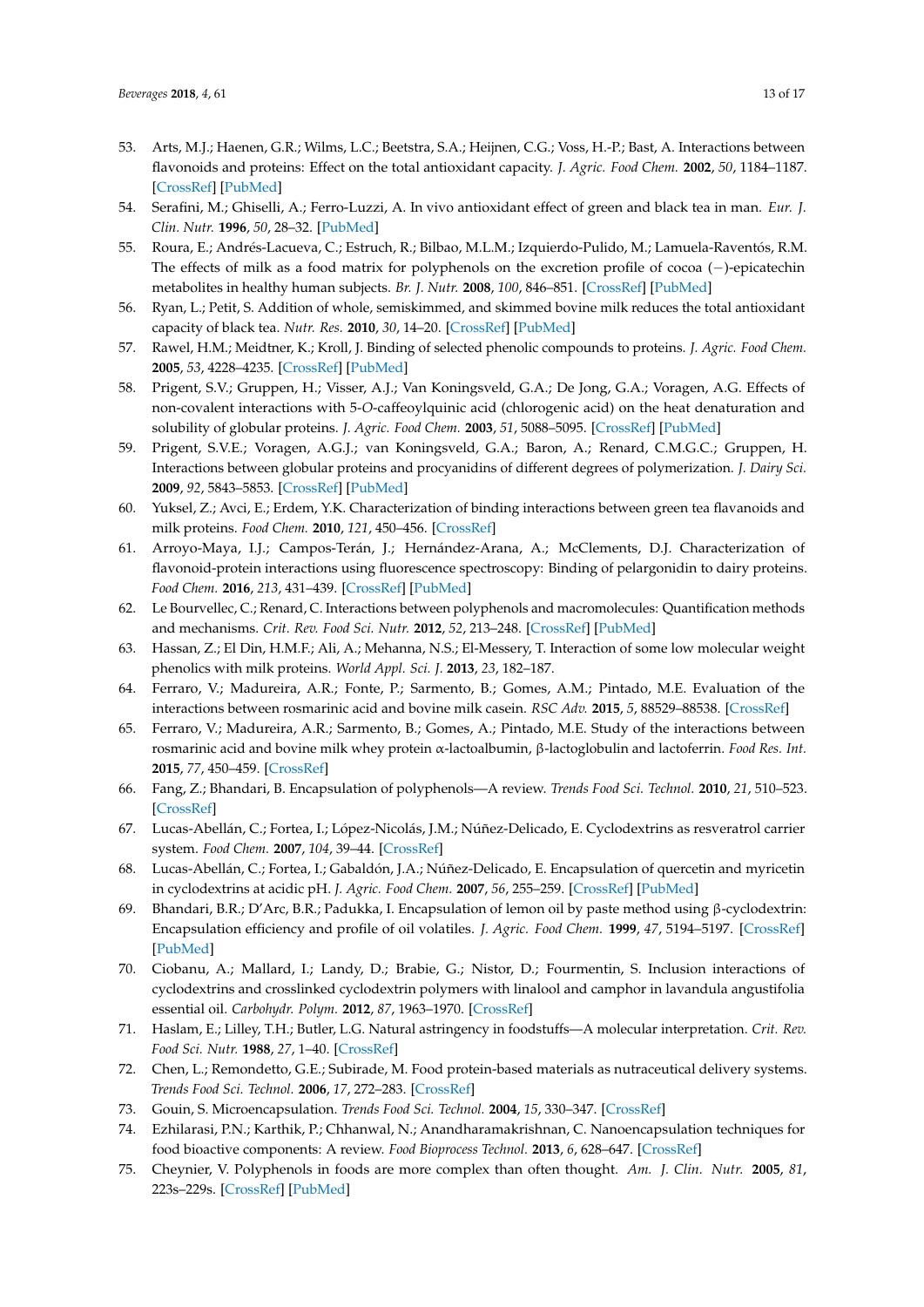- <span id="page-13-9"></span>76. Li, H.; Zhao, X.; Ma, Y.; Zhai, G.; Li, L.; Lou, H. Enhancement of gastrointestinal absorption of quercetin by solid lipid nanoparticles. *J. Control. Release* **2009**, *133*, 238–244. [\[CrossRef\]](http://dx.doi.org/10.1016/j.jconrel.2008.10.002) [\[PubMed\]](http://www.ncbi.nlm.nih.gov/pubmed/18951932)
- <span id="page-13-0"></span>77. Müller, R.H.; Mäder, K.; Gohla, S. Solid lipid nanoparticles (sln) for controlled drug delivery—A review of the state of the art. *Eur. J. Pharm. Biopharm.* **2000**, *50*, 161–177. [\[CrossRef\]](http://dx.doi.org/10.1016/S0939-6411(00)00087-4)
- <span id="page-13-1"></span>78. Wenzel, E.; Somoza, V. Metabolism and bioavailability of trans-resveratrol. *Mol. Nutr. Food Res.* **2005**, *49*, 472–481. [\[CrossRef\]](http://dx.doi.org/10.1002/mnfr.200500010) [\[PubMed\]](http://www.ncbi.nlm.nih.gov/pubmed/15779070)
- 79. Yu, L.; Sun, Z.-J.; Wu, S.-L.; Pan, C.-E. Effect of resveratrol on cell cycle proteins in murine transplantable liver cancer. *World J. Gastroenterol.* **2003**, *9*, 2341. [\[CrossRef\]](http://dx.doi.org/10.3748/wjg.v9.i10.2341) [\[PubMed\]](http://www.ncbi.nlm.nih.gov/pubmed/14562407)
- <span id="page-13-2"></span>80. Sessa, M.; Tsao, R.; Liu, R.; Ferrari, G.; Donsì, F. Evaluation of the stability and antioxidant activity of nanoencapsulated resveratrol during in vitro digestion. *J. Agric. Food Chem.* **2011**, *59*, 12352–12360. [\[CrossRef\]](http://dx.doi.org/10.1021/jf2031346) [\[PubMed\]](http://www.ncbi.nlm.nih.gov/pubmed/22026647)
- 81. Fang, J.-Y.; Hung, C.-F.; Liao, M.-H.; Chien, C.-C. A study of the formulation design of acoustically active lipospheres as carriers for drug delivery. *Eur. J. Pharm. Biopharm.* **2007**, *67*, 67–75. [\[CrossRef\]](http://dx.doi.org/10.1016/j.ejpb.2007.01.008) [\[PubMed\]](http://www.ncbi.nlm.nih.gov/pubmed/17320362)
- 82. Shao, J.; Li, X.; Lu, X.; Jiang, C.; Hu, Y.; Li, Q.; You, Y.; Fu, Z. Enhanced growth inhibition effect of resveratrol incorporated into biodegradable nanoparticles against glioma cells is mediated by the induction of intracellular reactive oxygen species levels. *Colloids Surf. B Biointerfaces* **2009**, *72*, 40–47. [\[CrossRef\]](http://dx.doi.org/10.1016/j.colsurfb.2009.03.010) [\[PubMed\]](http://www.ncbi.nlm.nih.gov/pubmed/19395246)
- 83. Lu, X.; Ji, C.; Xu, H.; Li, X.; Ding, H.; Ye, M.; Zhu, Z.; Ding, D.; Jiang, X.; Ding, X. Resveratrol-loaded polymeric micelles protect cells from aβ-induced oxidative stress. *Int. J. Pharm.* **2009**, *375*, 89–96. [\[CrossRef\]](http://dx.doi.org/10.1016/j.ijpharm.2009.03.021) [\[PubMed\]](http://www.ncbi.nlm.nih.gov/pubmed/19481694)
- <span id="page-13-3"></span>84. Teskač, K.; Kristl, J. The evidence for solid lipid nanoparticles mediated cell uptake of resveratrol. *Int. J. Pharm.* **2010**, *390*, 61–69. [\[CrossRef\]](http://dx.doi.org/10.1016/j.ijpharm.2009.10.011) [\[PubMed\]](http://www.ncbi.nlm.nih.gov/pubmed/19833178)
- <span id="page-13-4"></span>85. Zhou, H.; Sun, X.; Zhang, L.; Zhang, P.; Li, J.; Liu, Y.-N. Fabrication of biopolymeric complex coacervation core micelles for efficient tea polyphenol delivery via a green process. *Langmuir* **2012**, *28*, 14553–14561. [\[CrossRef\]](http://dx.doi.org/10.1021/la303062j) [\[PubMed\]](http://www.ncbi.nlm.nih.gov/pubmed/23039124)
- 86. Wang, Y.; Sukhishvili, S.A. All-aqueous nanoprecipitation: Spontaneous formation of hydrogen-bonded nanoparticles and nanocapsules mediated by phase separation of poly (*N*-isopropylacrylamide). *Macromol. Rapid Commun.* **2017**, *38*, 1700242. [\[CrossRef\]](http://dx.doi.org/10.1002/marc.201700242) [\[PubMed\]](http://www.ncbi.nlm.nih.gov/pubmed/28605156)
- 87. Zhao, G.; Hu, C.; Sun, R.; Ni, S.; Li, Q.; Xia, Q. Development of novel composite antioxidant multiple lipid particles from combination of w/o/w multiple emulsions and solid lipid nanoparticles. *Eur. J. Lipid Sci. Technol.* **2015**, *117*, 1056–1065. [\[CrossRef\]](http://dx.doi.org/10.1002/ejlt.201400398)
- 88. Montes, A.; Wehner, L.; Pereyra, C.; Martínez de la Ossa, E.J. Precipitation of submicron particles of rutin using supercritical antisolvent process. *J. Supercrit. Fluids* **2016**, *118*, 1–10. [\[CrossRef\]](http://dx.doi.org/10.1016/j.supflu.2016.07.020)
- 89. Natolino, A.; Da Porto, C.; Rodríguez-Rojo, S.; Moreno, T.; Cocero, M.J. Supercritical antisolvent precipitation of polyphenols from grape marc extract. *J. Supercrit. Fluids* **2016**, *118*, 54–63. [\[CrossRef\]](http://dx.doi.org/10.1016/j.supflu.2016.07.015)
- 90. Markova, Z.; Novak, P.; Kaslik, J.; Plachtova, P.; Brazdova, M.; Jancula, D.; Siskova, K.M.; Machala, L.; Marsalek, B.; Zboril, R.; et al. Iron(II,III)–polyphenol complex nanoparticles derived from green tea with remarkable ecotoxicological impact. *ACS Sustain. Chem. Eng.* **2014**, *2*, 1674–1680. [\[CrossRef\]](http://dx.doi.org/10.1021/sc5001435)
- 91. Liu, F.; Antoniou, J.; Li, Y.; Majeed, H.; Liang, R.; Ma, Y.; Ma, J.; Zhong, F. Chitosan/sulfobutyletherβ-cyclodextrin nanoparticles as a potential approach for tea polyphenol encapsulation. *Food Hydrocoll.* **2016**, *57*, 291–300. [\[CrossRef\]](http://dx.doi.org/10.1016/j.foodhyd.2016.01.024)
- <span id="page-13-5"></span>92. Chirio, D.; Gallarate, M.; Peira, E.; Battaglia, L.; Serpe, L.; Trotta, M. Formulation of curcumin-loaded solid lipid nanoparticles produced by fatty acids coacervation technique. *J. Microencapsul.* **2011**, *28*, 537–548. [\[CrossRef\]](http://dx.doi.org/10.3109/02652048.2011.590615) [\[PubMed\]](http://www.ncbi.nlm.nih.gov/pubmed/21702702)
- <span id="page-13-6"></span>93. Sanguansri, P.; Augustin, M.A. Nanoscale materials development—A food industry perspective. *Trends Food Sci. Technol.* **2006**, *17*, 547–556. [\[CrossRef\]](http://dx.doi.org/10.1016/j.tifs.2006.04.010)
- 94. Zuidam, N.J.; Shimoni, E. Overview of microencapsulates for use in food products or processes and methods to make them. In *Encapsulation Technologies for Active Food Ingredients and Food Processing*; Springer: Berlin/Heidelberg, Germany, 2010; pp. 3–29.
- <span id="page-13-7"></span>95. Solans, C.; Izquierdo, P.; Nolla, J.; Azemar, N.; Garcia-Celma, M.J. Nano-emulsions. *Curr. Opin. Colloid Interface Sci.* **2005**, *10*, 102–110. [\[CrossRef\]](http://dx.doi.org/10.1016/j.cocis.2005.06.004)
- <span id="page-13-8"></span>96. Kunieda, H.; Fukui, Y.; Uchiyama, H.; Solans, C. Spontaneous formation of highly concentrated water-in-oil emulsions (gel-emulsions). *Langmuir* **1996**, *12*, 2136–2140. [\[CrossRef\]](http://dx.doi.org/10.1021/la950752k)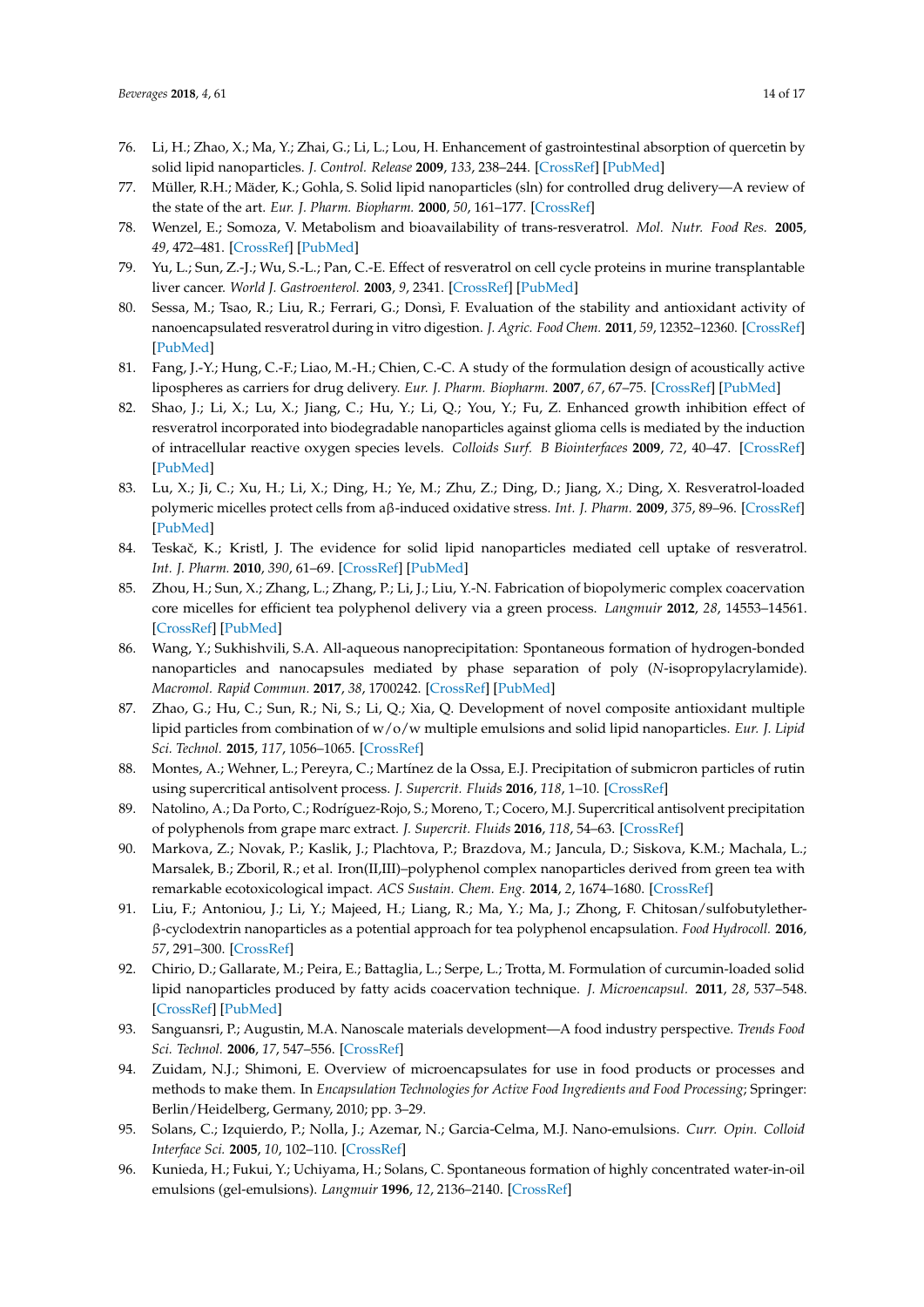- <span id="page-14-0"></span>97. Shinoda, K.; Saito, H. The effect of temperature on the phase equilibria and the types of dispersions of the ternary system composed of water, cyclohexane, and nonionic surfactant. *J. Colloid Interface Sci.* **1968**, *26*, 70–74. [\[CrossRef\]](http://dx.doi.org/10.1016/0021-9797(68)90273-7)
- <span id="page-14-1"></span>98. Zambaux, M.; Bonneaux, F.; Gref, R.; Maincent, P.; Dellacherie, E.; Alonso, M.; Labrude, P.; Vigneron, C. Influence of experimental parameters on the characteristics of poly (lactic acid) nanoparticles prepared by a double emulsion method. *J. Control. Release* **1998**, *50*, 31–40. [\[CrossRef\]](http://dx.doi.org/10.1016/S0168-3659(97)00106-5)
- <span id="page-14-2"></span>99. Tice, T.R.; Gilley, R.M. Preparation of injectable controlled-release microcapsules by a solvent-evaporation process. *J. Control. Release* **1985**, *2*, 343–352. [\[CrossRef\]](http://dx.doi.org/10.1016/0168-3659(85)90056-2)
- <span id="page-14-3"></span>100. Aguiar, J.; Estevinho, B.N.; Santos, L. Microencapsulation of natural antioxidants for food application—The specific case of coffee antioxidants—A review. *Trends Food Sci. Technol.* **2016**, *58*, 21–39. [\[CrossRef\]](http://dx.doi.org/10.1016/j.tifs.2016.10.012)
- <span id="page-14-4"></span>101. Reverchon, E.; Della Porta, G.; Di Trolio, A.; Pace, S. Supercritical antisolvent precipitation of nanoparticles of superconductor precursors. *Ind. Eng. Chem. Res.* **1998**, *37*, 952–958. [\[CrossRef\]](http://dx.doi.org/10.1021/ie970510a)
- <span id="page-14-5"></span>102. Jin, H.; Xia, F.; Jiang, C.; Zhao, Y.; He, L. Nanoencapsulation of lutein with hydroxypropylmethyl cellulose phthalate by supercritical antisolvent. *Chin. J. Chem. Eng.* **2009**, *17*, 672–677. [\[CrossRef\]](http://dx.doi.org/10.1016/S1004-9541(08)60262-1)
- <span id="page-14-6"></span>103. Fessi, H.; Puisieux, F.; Devissaguet, J.P.; Ammoury, N.; Benita, S. Nanocapsule formation by interfacial polymer deposition following solvent displacement. *Int. J. Pharm.* **1989**, *55*, R1–R4. [\[CrossRef\]](http://dx.doi.org/10.1016/0378-5173(89)90281-0)
- <span id="page-14-7"></span>104. Bareras-Urbina, C.G.; Ramírez-Wong, B.; López-Ahumada, G.A.; Burruel-Ibarra, S.E.; Martínez-Cruz, O.; Tapia-Hernández, J.A.; Rodríguez Félix, F. Nano- and micro-particles by nanoprecipitation: Possible application in the food and agricultural industries. *Int. J. Food Prop.* **2016**, *19*, 1912–1923. [\[CrossRef\]](http://dx.doi.org/10.1080/10942912.2015.1089279)
- 105. Bilati, U.; Allémann, E.; Doelker, E. Development of a nanoprecipitation method intended for the entrapment of hydrophilic drugs into nanoparticles. *Eur. J. Pharm. Sci.* **2005**, *24*, 67–75. [\[CrossRef\]](http://dx.doi.org/10.1016/j.ejps.2004.09.011) [\[PubMed\]](http://www.ncbi.nlm.nih.gov/pubmed/15626579)
- 106. Shakeri, F.; Shakeri, S.; Hojjatoleslami, M. Preparation and characterization of carvacrol loaded polyhydroxybutyrate nanoparticles by nanoprecipitation and dialysis methods. *J. Food Sci.* **2014**, *79*, N697–N705. [\[CrossRef\]](http://dx.doi.org/10.1111/1750-3841.12406) [\[PubMed\]](http://www.ncbi.nlm.nih.gov/pubmed/24621231)
- <span id="page-14-8"></span>107. Mora-Huertas, C.E.; Garrigues, O.; Fessi, H.; Elaissari, A. Nanocapsules prepared via nanoprecipitation and emulsification—Diffusion methods: Comparative study. *Eur. J. Pharm. Biopharm.* **2012**, *80*, 235–239. [\[CrossRef\]](http://dx.doi.org/10.1016/j.ejpb.2011.09.013) [\[PubMed\]](http://www.ncbi.nlm.nih.gov/pubmed/21983604)
- <span id="page-14-9"></span>108. Govender, T.; Stolnik, S.; Garnett, M.C.; Illum, L.; Davis, S.S. Plga nanoparticles prepared by nanoprecipitation: Drug loading and release studies of a water soluble drug. *J. Control. Release* **1999**, *57*, 171–185. [\[CrossRef\]](http://dx.doi.org/10.1016/S0168-3659(98)00116-3)
- <span id="page-14-10"></span>109. Khan, S.A.; Schneider, M. *Nanoprecipitation versus Two Step Desolvation Technique for the Preparation of Gelatin Nanoparticles*; SPIE BiOS; International Society for Optics and Photonics: Bellingham, WA, USA, 2013; p. 85950H.
- <span id="page-14-11"></span>110. Nakagawa, K.; Surassmo, S.; Min, S.-G.; Choi, M.-J. Dispersibility of freeze-dried poly (epsilon-caprolactone) nanocapsules stabilized by gelatin and the effect of freezing. *J. Food Eng.* **2011**, *102*, 177–188. [\[CrossRef\]](http://dx.doi.org/10.1016/j.jfoodeng.2010.08.017)
- <span id="page-14-12"></span>111. Paramera, E.I.; Konteles, S.J.; Karathanos, V.T. Microencapsulation of curcumin in cells of saccharomyces cerevisiae. *Food Chem.* **2011**, *125*, 892–902. [\[CrossRef\]](http://dx.doi.org/10.1016/j.foodchem.2010.09.063)
- <span id="page-14-13"></span>112. Yu, H.; Huang, Q. Bioavailability and delivery of nutraceuticals and functional foods using nanotechnology. *Bio-Nanotechnol. Revolut. Food Biomed. Health Sci.* **2013**, 593–604. [\[CrossRef\]](http://dx.doi.org/10.1002/9781118451915.ch35)
- <span id="page-14-14"></span>113. Fathi, M.; Martín, Á.; McClements, D.J. Nanoencapsulation of food ingredients using carbohydrate based delivery systems. *Trends Food Sci. Technol.* **2014**, *39*, 18–39. [\[CrossRef\]](http://dx.doi.org/10.1016/j.tifs.2014.06.007)
- <span id="page-14-15"></span>114. Sinha, V.; Kumria, R. Polysaccharides in colon-specific drug delivery. *Int. J. Pharm.* **2001**, *224*, 19–38. [\[CrossRef\]](http://dx.doi.org/10.1016/S0378-5173(01)00720-7)
- <span id="page-14-16"></span>115. Qi, Z.; Xu, A. Starch-based ingredients for flavor encapsulation. *Cereal Foods World* **1999**, *44*, 460–465.
- <span id="page-14-17"></span>116. Pu, H.; Chen, L.; Li, X.; Xie, F.; Yu, L.; Li, L. An oral colon-targeting controlled release system based on resistant starch acetate: Synthetization, characterization, and preparation of film-coating pellets. *J. Agric. Food Chem.* **2011**, *59*, 5738–5745. [\[CrossRef\]](http://dx.doi.org/10.1021/jf2005468) [\[PubMed\]](http://www.ncbi.nlm.nih.gov/pubmed/21513356)
- <span id="page-14-18"></span>117. George, M.; Abraham, T. pH sensitive alginate–guar gum hydrogel for the controlled delivery of protein drugs. *Int. J. Pharm.* **2007**, *335*, 123–129. [\[CrossRef\]](http://dx.doi.org/10.1016/j.ijpharm.2006.11.009) [\[PubMed\]](http://www.ncbi.nlm.nih.gov/pubmed/17147980)
- <span id="page-14-19"></span>118. Hu, B.; Pan, C.; Sun, Y.; Hou, Z.; Ye, H.; Zeng, X. Optimization of fabrication parameters to produce chitosan—Tripolyphosphate nanoparticles for delivery of tea catechins. *J. Agric. Food Chem.* **2008**, *56*, 7451–7458. [\[CrossRef\]](http://dx.doi.org/10.1021/jf801111c) [\[PubMed\]](http://www.ncbi.nlm.nih.gov/pubmed/18627163)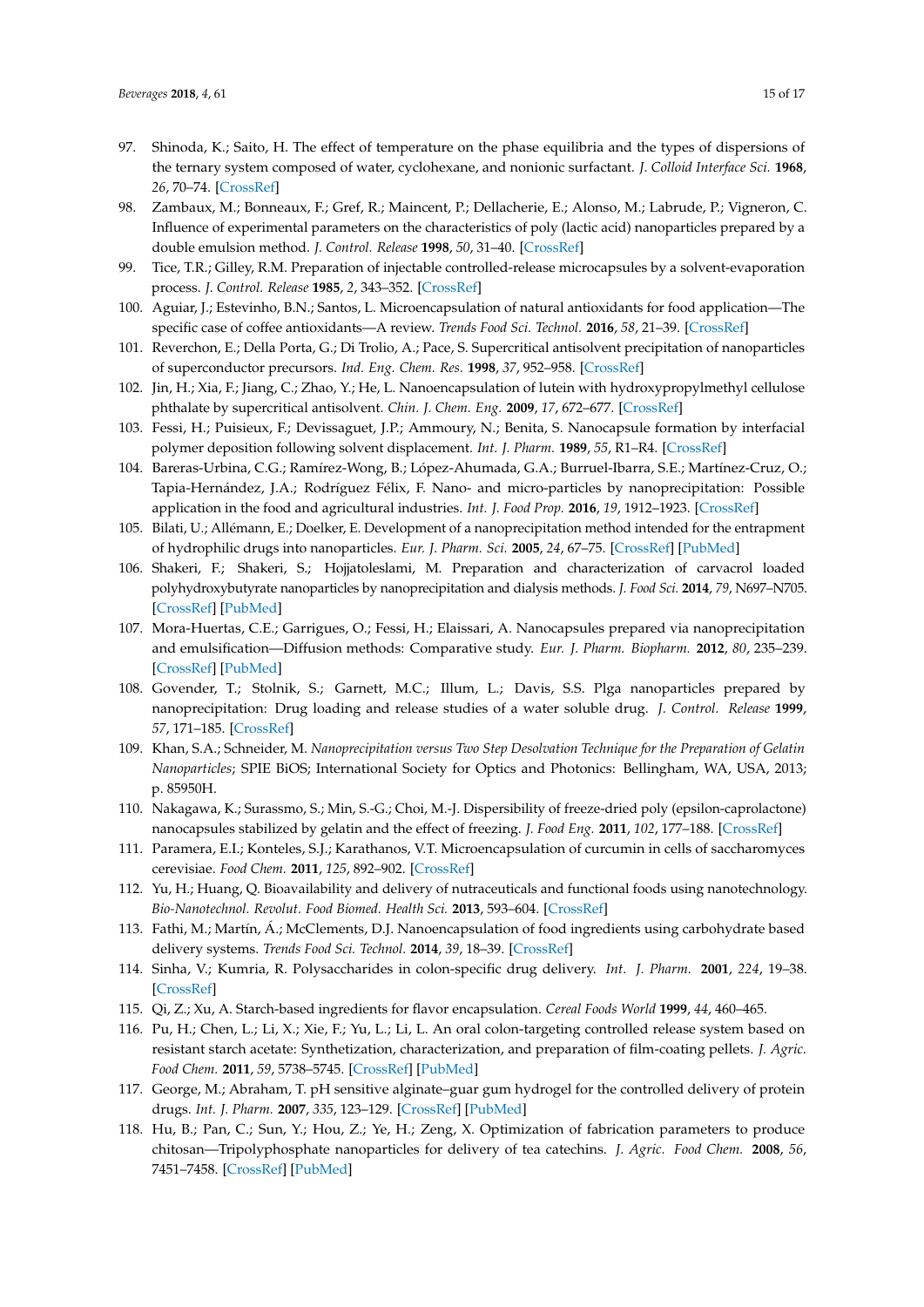- <span id="page-15-0"></span>119. Konecsni, K.; Low, N.; Nickerson, M. Chitosan–tripolyphosphate submicron particles as the carrier of entrapped rutin. *Food Chem.* **2012**, *134*, 1775–1779. [\[CrossRef\]](http://dx.doi.org/10.1016/j.foodchem.2012.03.070) [\[PubMed\]](http://www.ncbi.nlm.nih.gov/pubmed/23442620)
- <span id="page-15-1"></span>120. Ekambaram, P.; Sathali, A.A.H.; Priyanka, P. Solid Lipid Nanoparticles: A review. *Sci. Rev. Chem. Commun.* **2012**, *2*, 80–102.
- <span id="page-15-2"></span>121. Weiss, J.; Takhistov, P.; McClements, D.J. Functional materials in food nanotechnology. *J. Food Sci.* **2006**, *71*, R107–R116. [\[CrossRef\]](http://dx.doi.org/10.1111/j.1750-3841.2006.00195.x)
- <span id="page-15-3"></span>122. Severino, P.; Andreani, T.; Macedo, A.S.; Fangueiro, J.F.; Santana, M.H.A.; Silva, A.M.; Souto, E.B. Current state-of-art and new trends on lipid nanoparticles (SLN and NLC) for oral drug delivery. *J. Drug Deliv.* **2011**, *2012*. [\[CrossRef\]](http://dx.doi.org/10.1155/2012/750891) [\[PubMed\]](http://www.ncbi.nlm.nih.gov/pubmed/22175030)
- <span id="page-15-4"></span>123. Singh, S.; Dobhal, A.K.; Jain, A.; Pandit, J.K.; Chakraborty, S. Formulation and evaluation of solid lipid nanoparticles of a water soluble drug: Zidovudine. *Chem. Pharm. Bull.* **2010**, *58*, 650–655. [\[CrossRef\]](http://dx.doi.org/10.1248/cpb.58.650) [\[PubMed\]](http://www.ncbi.nlm.nih.gov/pubmed/20460791)
- <span id="page-15-5"></span>124. Campos, D.A.; Madureira, A.R.; Gomes, A.M.; Sarmento, B.; Pintado, M.M. Optimization of the production of solid witepsol nanoparticles loaded with rosmarinic acid. *Colloids Surf. B Biointerfaces* **2014**, *115*, 109–117. [\[CrossRef\]](http://dx.doi.org/10.1016/j.colsurfb.2013.10.035) [\[PubMed\]](http://www.ncbi.nlm.nih.gov/pubmed/24413308)
- <span id="page-15-6"></span>125. Das, S.; Chaudhury, A. Recent advances in lipid nanoparticle formulations with solid matrix for oral drug delivery. *AAPS Pharmscitech* **2011**, *12*, 62–76. [\[CrossRef\]](http://dx.doi.org/10.1208/s12249-010-9563-0) [\[PubMed\]](http://www.ncbi.nlm.nih.gov/pubmed/21174180)
- <span id="page-15-7"></span>126. Nunes, S.; Madureira, A.R.; Campos, D.; Sarmento, B.; Gomes, A.M.; Pintado, M.; Reis, F. Solid lipid nanoparticles as oral delivery systems of phenolic compounds: Overcoming pharmacokinetic limitations for nutraceutical applications. *Crit. Rev. Food Sci. Nutr.* **2017**, *57*, 1863–1873. [\[CrossRef\]](http://dx.doi.org/10.1080/10408398.2015.1031337) [\[PubMed\]](http://www.ncbi.nlm.nih.gov/pubmed/26192708)
- <span id="page-15-8"></span>127. Campos, D.A.; Madureira, A.R.; Sarmento, B.; Gomes, A.M.; Pintado, M.M. Stability of bioactive solid lipid nanoparticles loaded with herbal extracts when exposed to simulated gastrointestinal tract conditions. *Food Res. Int.* **2015**, *78*, 131–140. [\[CrossRef\]](http://dx.doi.org/10.1016/j.foodres.2015.10.025) [\[PubMed\]](http://www.ncbi.nlm.nih.gov/pubmed/28433274)
- <span id="page-15-9"></span>128. McClements, D.J.; Rao, J. Food-grade nanoemulsions: formulation fabrication, properties performance, biological fate and potential toxicity. *Crit. Rev. Food Sci. Nutr.* **2011**, *4*, 285–330. [\[CrossRef\]](http://dx.doi.org/10.1080/10408398.2011.559558) [\[PubMed\]](http://www.ncbi.nlm.nih.gov/pubmed/21432697)
- <span id="page-15-10"></span>129. McClements, D.J.; Decker, E.A.; Park, Y.; Weiss, J. Structural design principles for delivery of bioactive components in nutraceuticals and functional foods. *Crit. Rev. Food Sci. Nutr.* **2009**, *49*, 577–606. [\[CrossRef\]](http://dx.doi.org/10.1080/10408390902841529) [\[PubMed\]](http://www.ncbi.nlm.nih.gov/pubmed/19484636)
- <span id="page-15-11"></span>130. Sozer, N.; Kokini, J.L. Nanotechnology and its applications in the food sector. *Trends Biotechnol.* **2009**, *27*, 82–89. [\[CrossRef\]](http://dx.doi.org/10.1016/j.tibtech.2008.10.010) [\[PubMed\]](http://www.ncbi.nlm.nih.gov/pubmed/19135747)
- <span id="page-15-12"></span>131. Quintanilla-Carvajal, M.X.; Camacho-Díaz, B.H.; Meraz-Torres, L.S.; Chanona-Pérez, J.J.; Alamilla-Beltrán, L.; Jimenéz-Aparicio, A.; Gutiérrez-López, G.F. Nanoencapsulation: A new trend in food engineering processing. *Food Eng. Rev.* **2010**, *2*, 39–50. [\[CrossRef\]](http://dx.doi.org/10.1007/s12393-009-9012-6)
- <span id="page-15-13"></span>132. Rai, R. *Advances in Food Biotechnology*; Wiley: Hoboken, NJ, USA, 2015.
- <span id="page-15-14"></span>133. Bakowska-Barczak, A.M.; Kolodziejczyk, P.P. Black currant polyphenols: Their storage stability and microencapsulation. *Ind. Crops Prod.* **2011**, *34*, 1301–1309. [\[CrossRef\]](http://dx.doi.org/10.1016/j.indcrop.2010.10.002)
- <span id="page-15-15"></span>134. Rashidinejad, A.; Birch, E.J.; Everett, D.W. A novel functional full-fat hard cheese containing liposomal nanoencapsulated green tea catechins: Manufacture and recovery following simulated digestion. *Food Funct.* **2016**, *7*, 3283–3294. [\[CrossRef\]](http://dx.doi.org/10.1039/C6FO00354K) [\[PubMed\]](http://www.ncbi.nlm.nih.gov/pubmed/27374326)
- <span id="page-15-16"></span>135. Bhushani, J.A.; Kurrey, N.K.; Anandharamakrishnan, C. Nanoencapsulation of green tea catechins by electrospraying technique and its effect on controlled release and in-vitro permeability. *J. Food Eng.* **2017**, *199*, 82–92. [\[CrossRef\]](http://dx.doi.org/10.1016/j.jfoodeng.2016.12.010)
- <span id="page-15-17"></span>136. Pandita, D.; Kumar, S.; Poonia, N.; Lather, V. Solid lipid nanoparticles enhance oral bioavailability of resveratrol, a natural polyphenol. *Food Res. Int.* **2014**, *62*, 1165–1174. [\[CrossRef\]](http://dx.doi.org/10.1016/j.foodres.2014.05.059)
- <span id="page-15-18"></span>137. Kulandaivelu, K.; Mandal, A.K.A. Positive regulation of biochemical parameters by tea polyphenol encapsulated solid lipid nanoparticles at in vitro and in vivo conditions. *IET Nanobiotechnol.* **2016**, *10*, 419–424. [\[CrossRef\]](http://dx.doi.org/10.1049/iet-nbt.2015.0113) [\[PubMed\]](http://www.ncbi.nlm.nih.gov/pubmed/27906144)
- <span id="page-15-19"></span>138. Madureira, A.R.; Campos, D.A.; Oliveira, A.; Sarmento, B.; Pintado, M.M.; Gomes, A.M. Insights into the protective role of solid lipid nanoparticles on rosmarinic acid bioactivity during exposure to simulated gastrointestinal conditions. *Colloids Surf. B Biointerfaces* **2016**, *139*, 277–284. [\[CrossRef\]](http://dx.doi.org/10.1016/j.colsurfb.2015.11.039) [\[PubMed\]](http://www.ncbi.nlm.nih.gov/pubmed/26766625)
- <span id="page-15-20"></span>139. Fathi, M.; Varshosaz, J.; Mohebbi, M.; Shahidi, F. Hesperetin-loaded solid lipid nanoparticles and nanostructure lipid carriers for food fortification: Preparation, characterization, and modeling. *Food Bioprocess Technol.* **2013**, *6*, 1464–1475. [\[CrossRef\]](http://dx.doi.org/10.1007/s11947-012-0845-2)